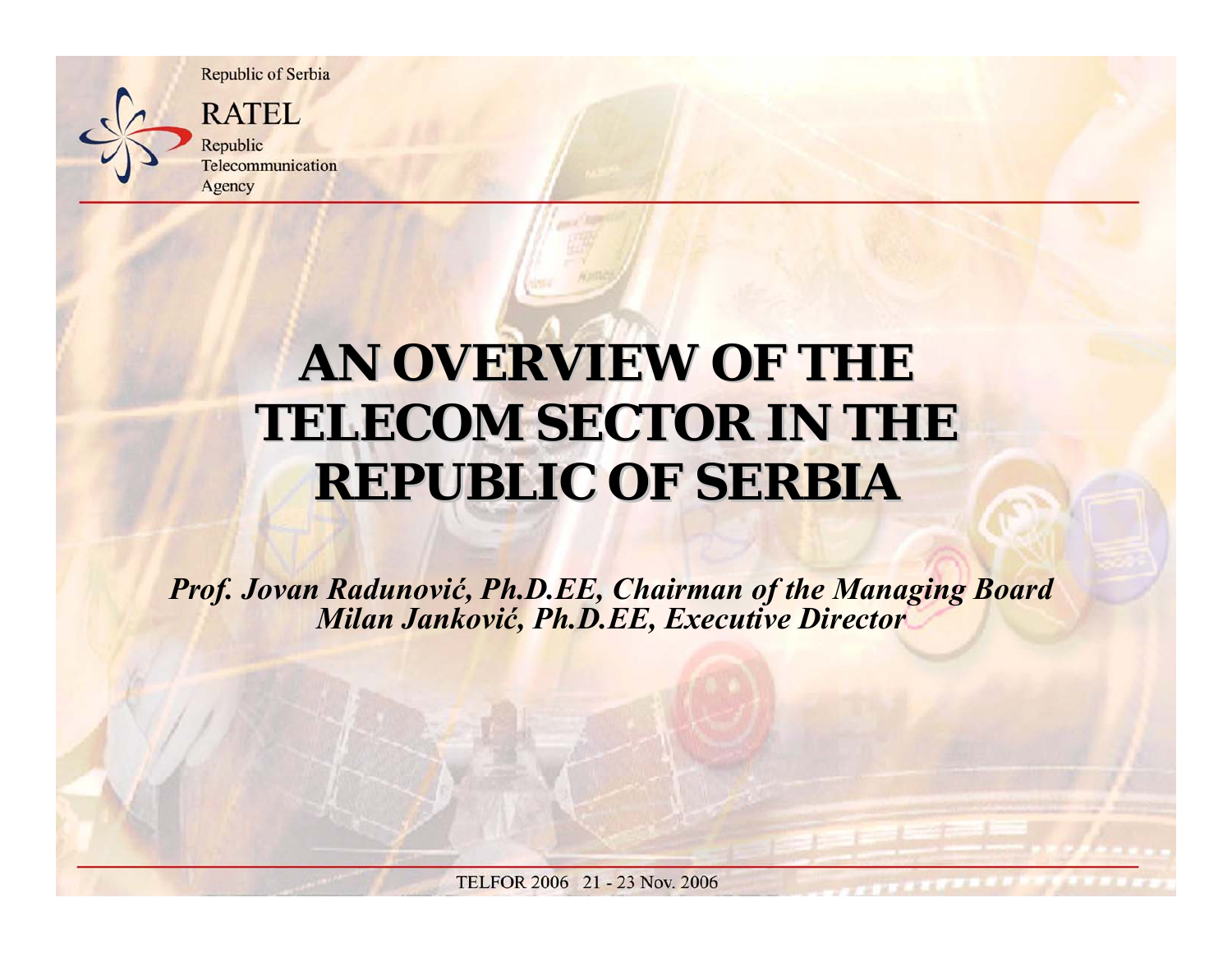

#### Republic of Serbia An Overview of the Telecom Sector in **RATEL** the Republic of Serbia Telecommunication

- •RATEL
- •Telecom market in 2005
- •Future activities of RATEL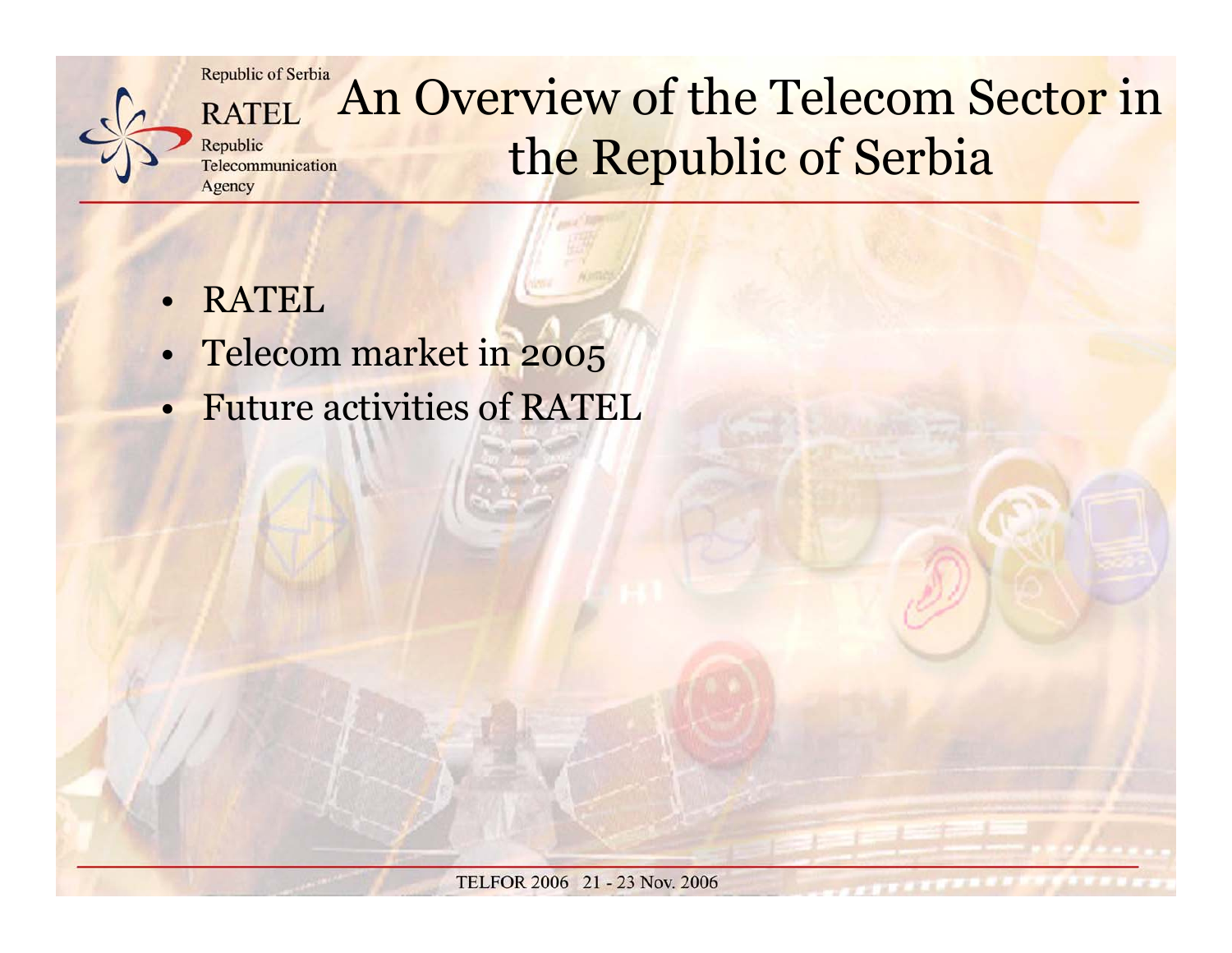

## $RATEL$  1/3



- • The Republic Telecommunication Agency (RATEL) is an independent regulatory body defined under the Telecommunications Law in 2003.
- • The Law provided the conditions for creating an OPEN MARKET, as a result of:
- - introduction of liberalization of the monopolized sector,
	- proposed measures of harmonization with the EU regulations,
	- free access to telecom networks and facilities,
	- introduction of equal competition.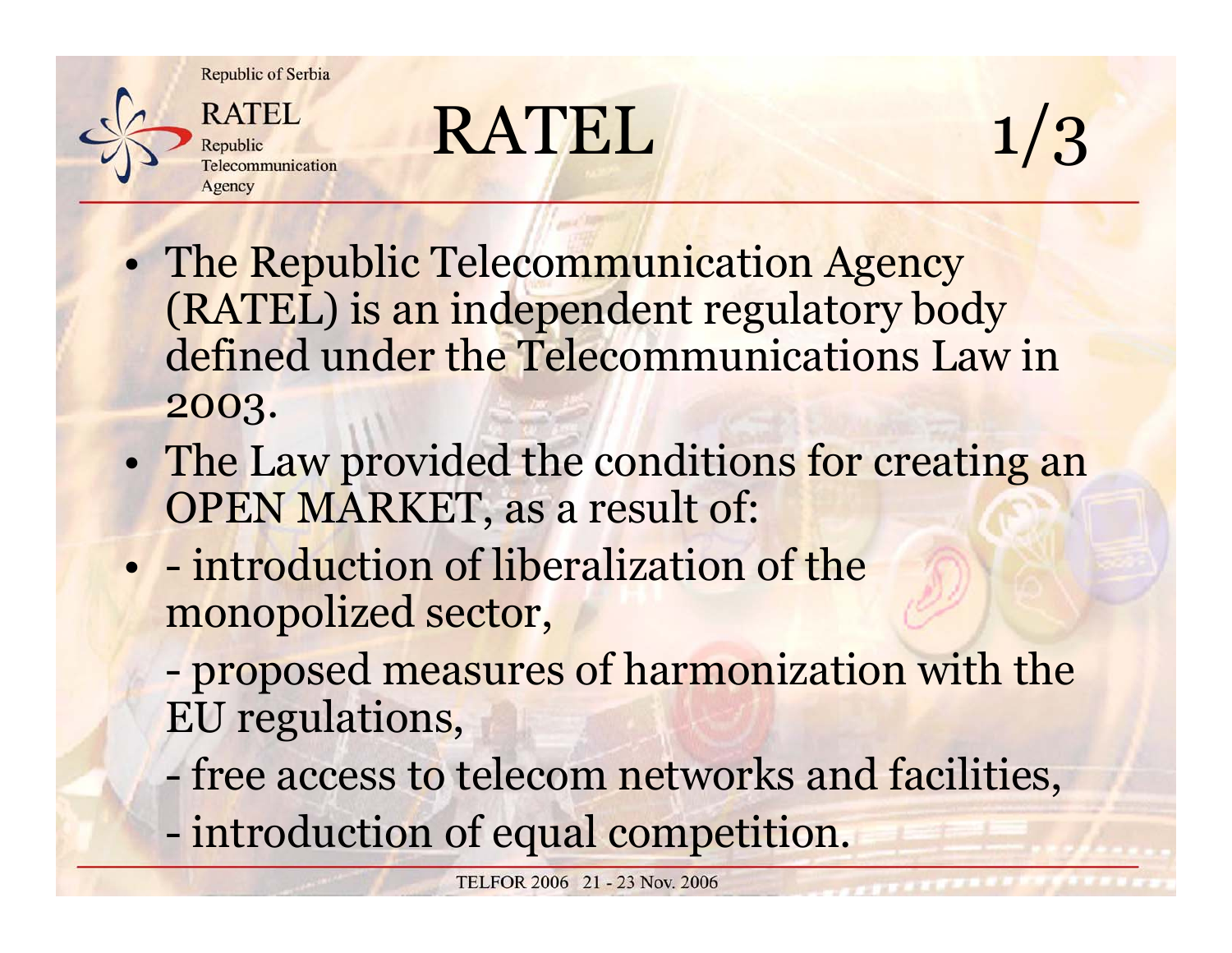

### RATEL



- • RATEL's principal task of is to provide conditions for further development of the telecom sector and satisfy public interests through:
	- regulation by applying cost-based market economy,
	- introduction of new operators,
	- introduction of new services,
	- enhancement of the quality of existing services.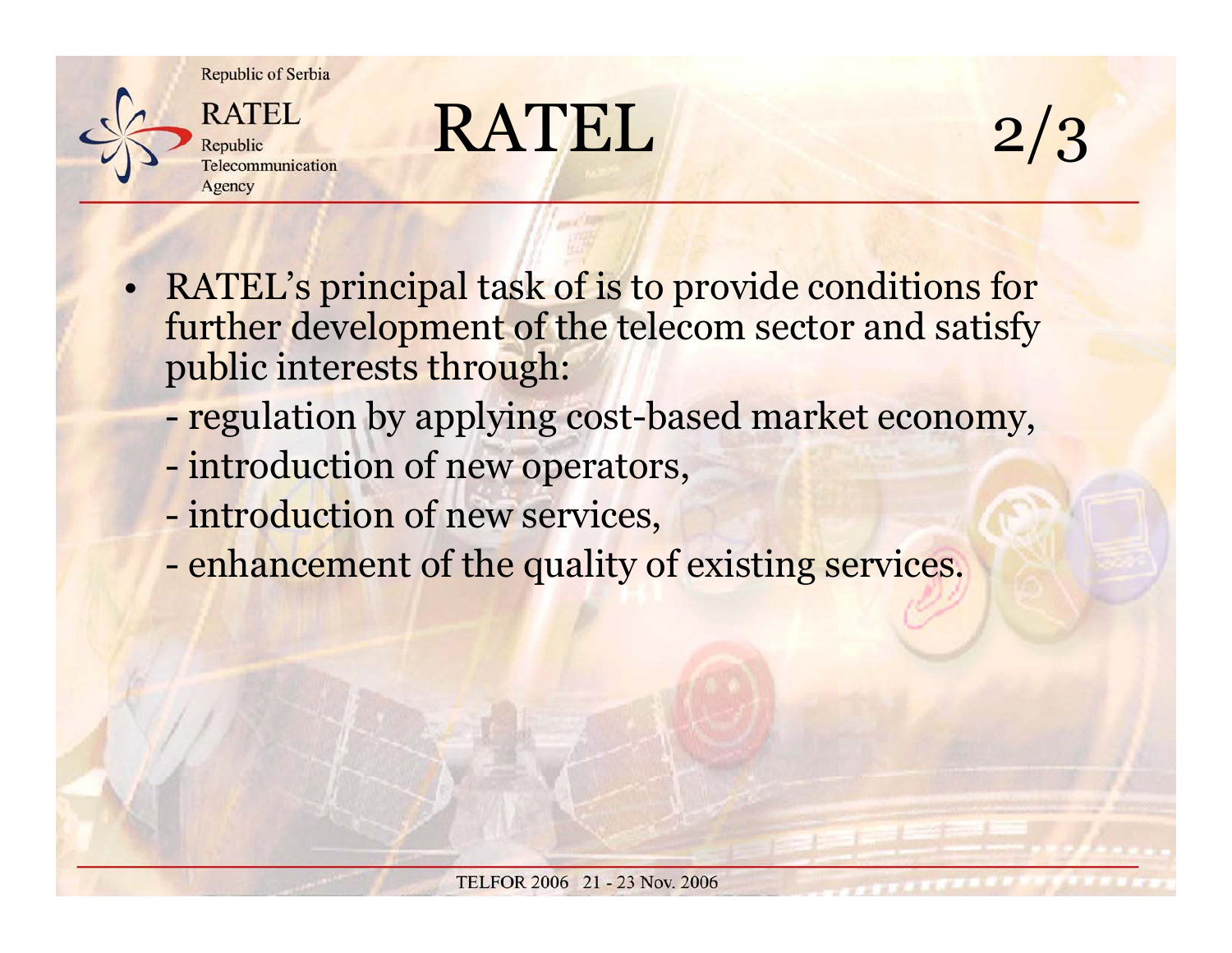

### RATEL



- • RATEL's competences:
	- -- Issuance of licenses, permits and<br>authorizations,
	- -Numbering,
	- -Tariff regulation,
	- -Control of leased lines and usage of ducts,
	- Interconnection,
	- -Universal service,
	- -Technical inspections,
	- -Definition of standards,
	- -Issuance of approvals for import.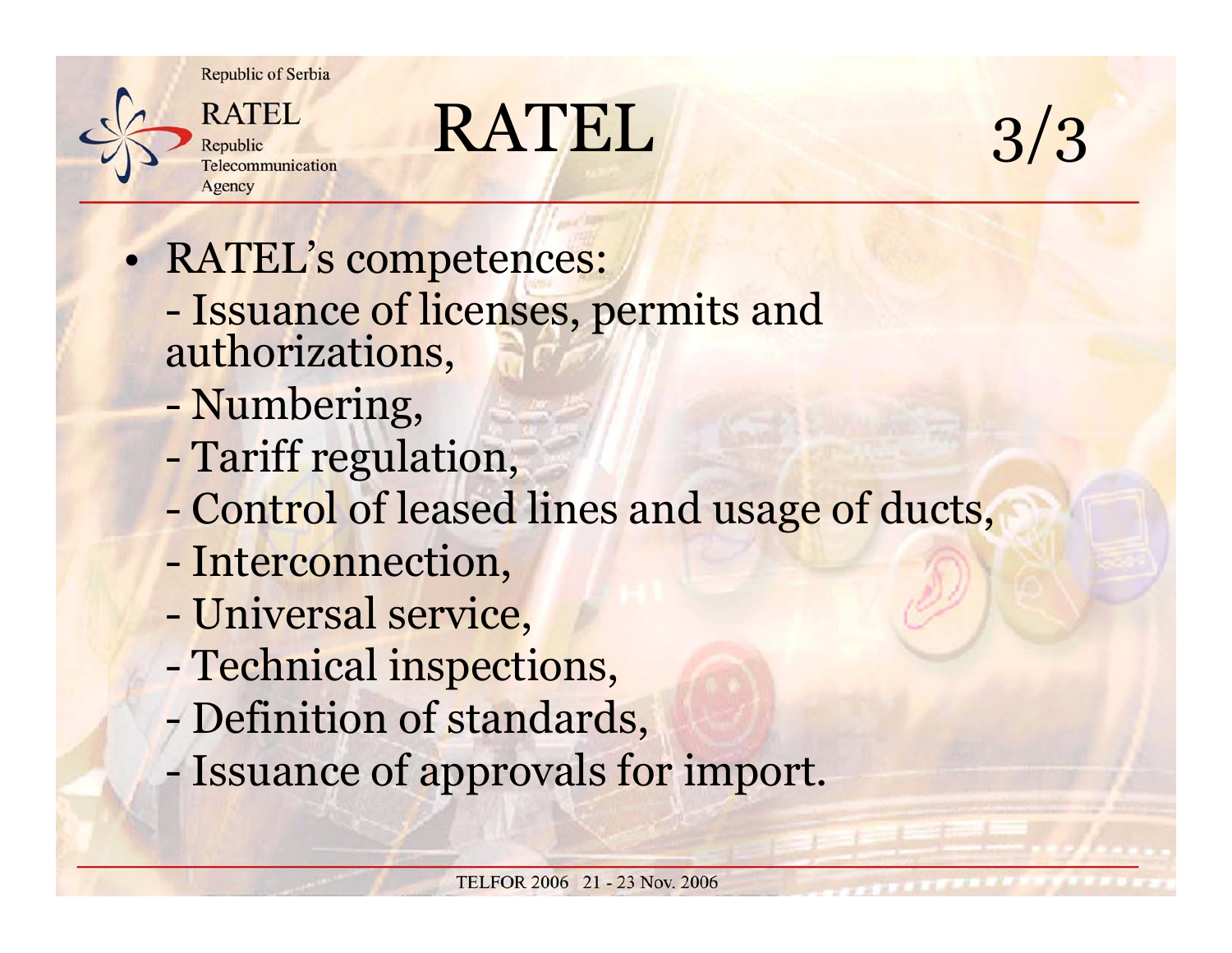

# RATEL's results so far 1/4

- •The Republic Telecommunication Agency became operational and began working on 19<sup>th</sup> December 2006.
- •RATEL consists of: the Managing Board, Legal Department,<br>Accounting, Finance and Analysis Department, Telecom and IT<br>Department, Radiocommunications Department,<br>Radiocommunications Control Department, Standard and<br>Certific Department.
- •At the moment there are 65 experts employed in RATEL.
- •Having regulation of telecom market as its aim, RATEL has, so far, adopted and published most of the required bylaws. The Rules regulate: planning, usage, control and monitoring of frequencies, technical inspections, stand on numbering has also been adopted. The Rules on networks, interconnection and universal service are underway.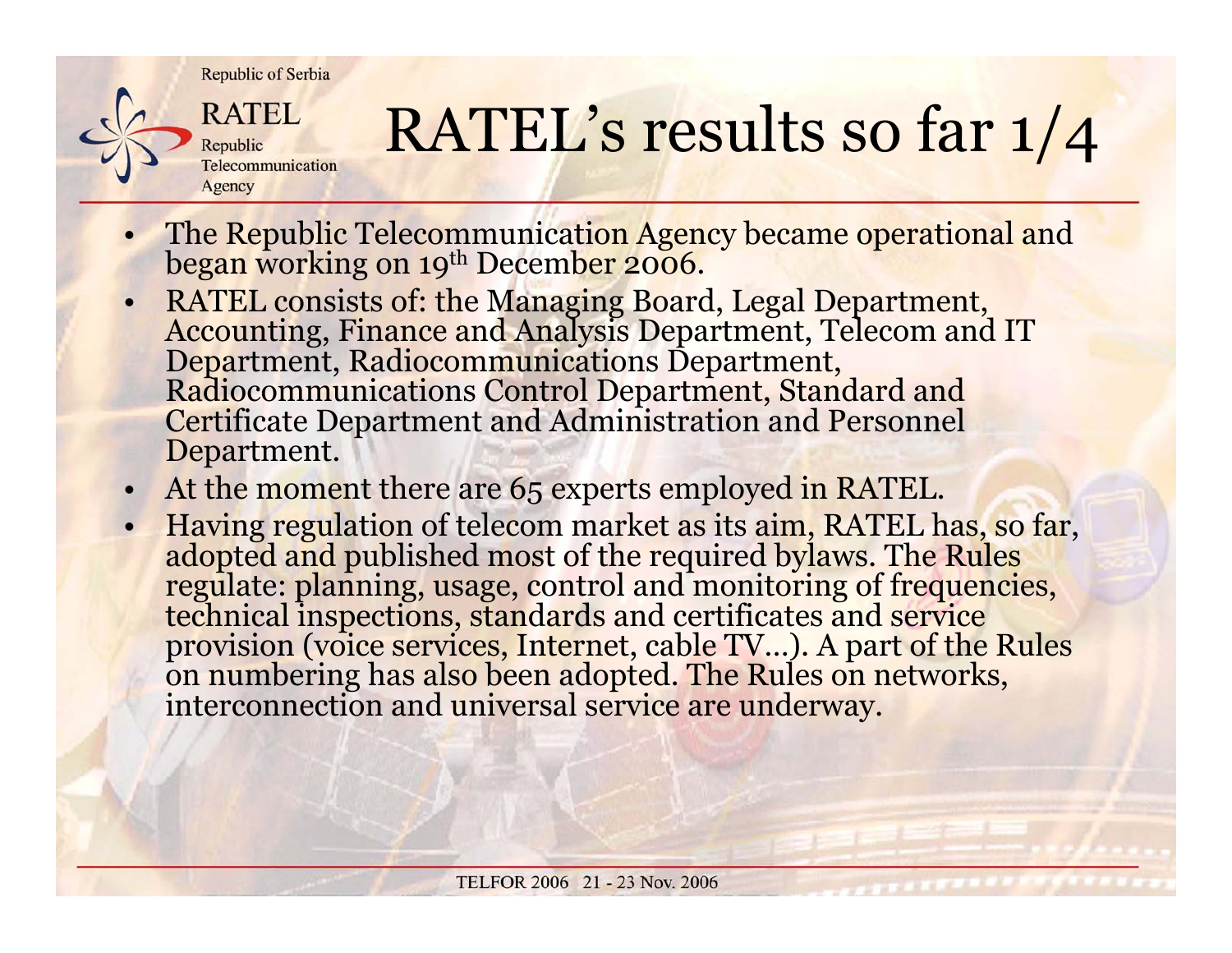

## RATEL's results so far 2/4

- • Frequency Allotment Plan for analogue FM and TV stations
- •Numbering Plan for telecom networks
- •<sup>&</sup>gt; 25 Rules published in the Official Gazette
- •<sup>&</sup>gt; 4 500 radio station licenses
- •<sup>&</sup>gt; 300 technical permits - certificates
- •<sup>&</sup>gt; 100 performed technical inspections
- •<sup>&</sup>gt; 650 issued approvals for import of goods
- • Records of 53 ISPs and 29 cable operators, based on survey.
- •15 ISPs entered the Agency's register so far.
- •<sup>&</sup>gt; <sup>1000</sup> clients of the Agency.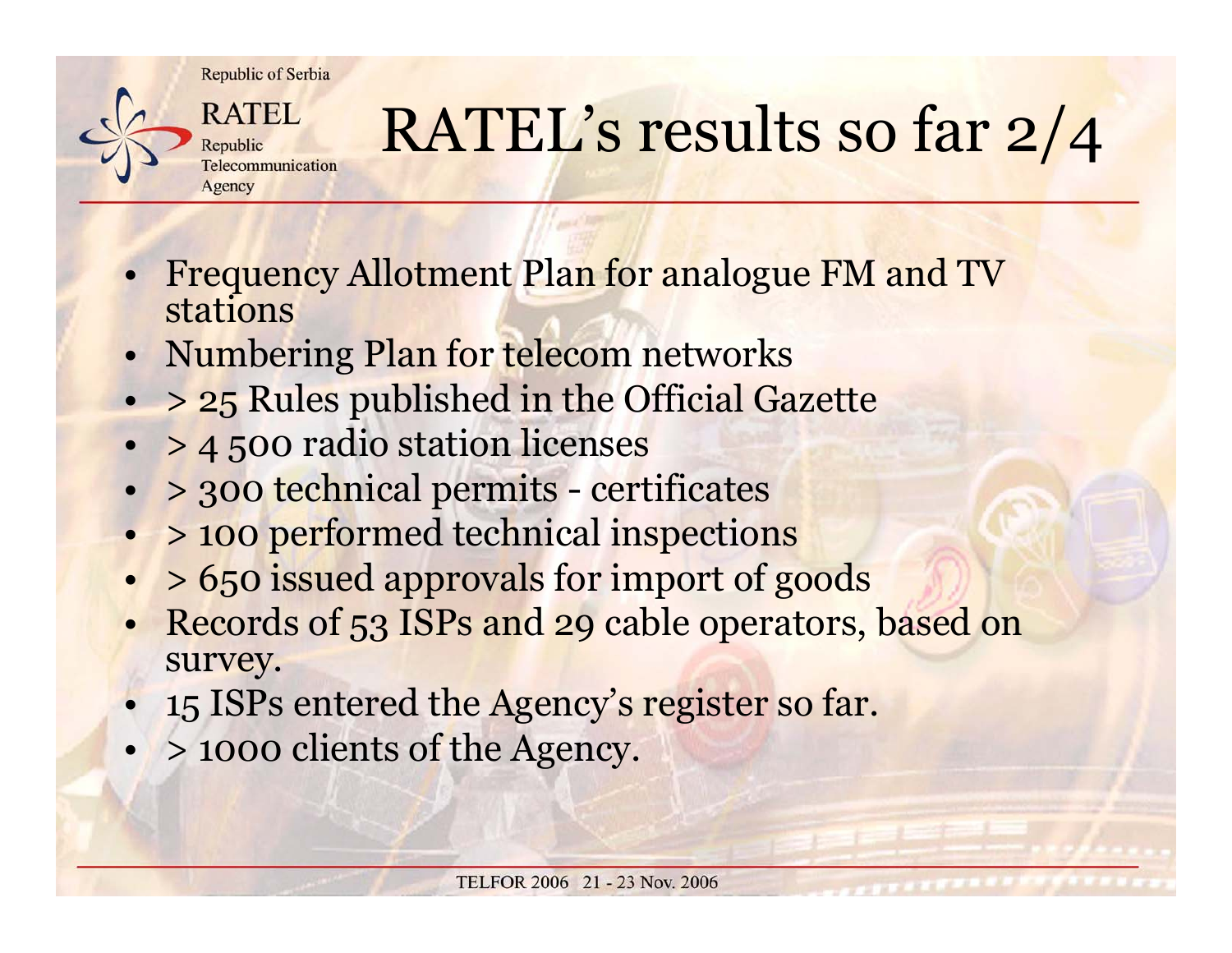

# RATEL's results so far 3/4

- • Licenses have been issued to 5 TV and 5 radio stations with national coverage
- • Licenses have been issued to 6 TV and 14 radio stations for the area of the city of Belgrade.
- License for mobile network and services Telenor ASA, Norway
- • Replacement of the license for mobile network and services – "TELEKOM SRBIJA" Joint Stock Co.
- License for mobile network and services Mobilkom Austria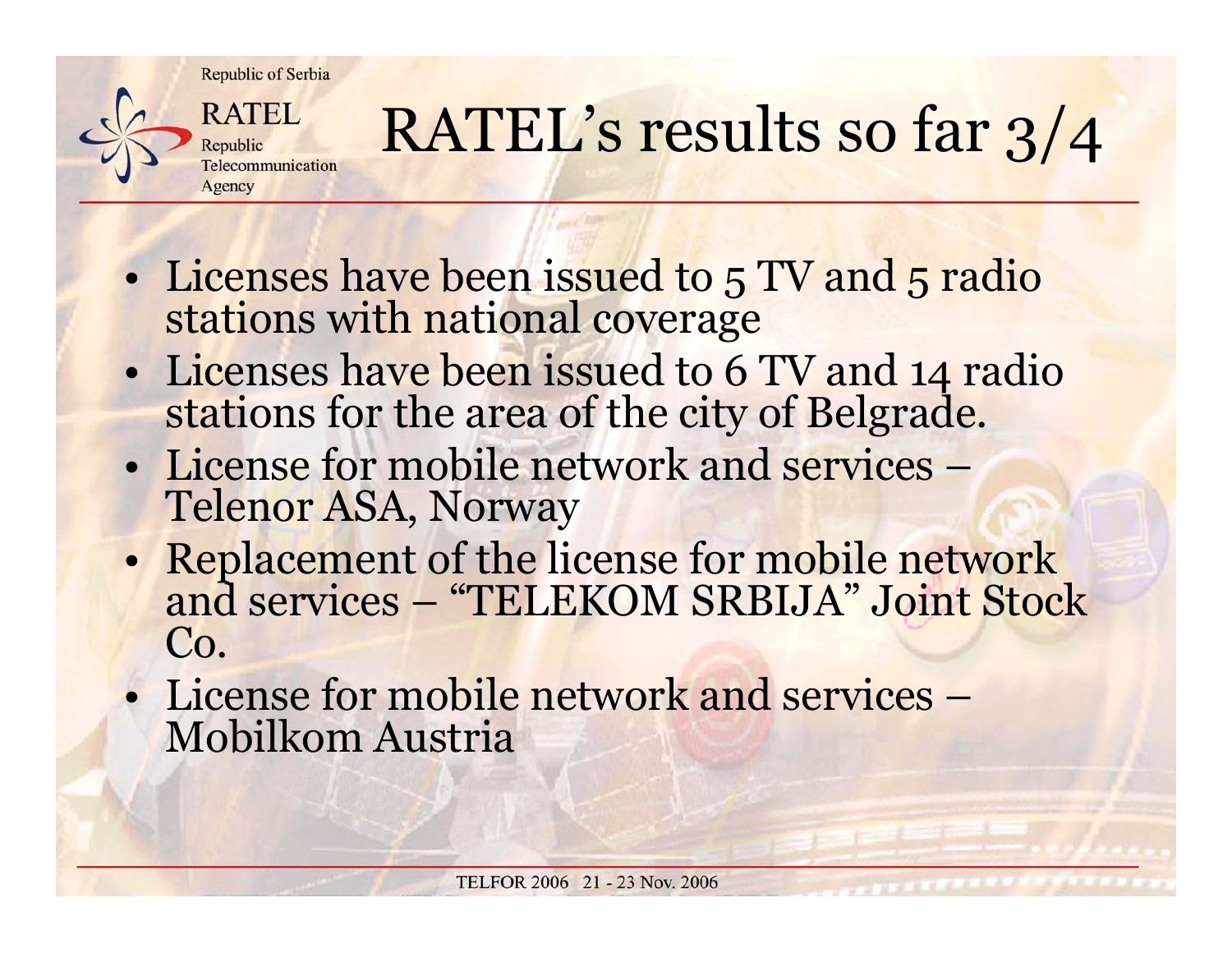

## RATEL's results so far 4/4

- RRC-06 Conference in Geneva: New plan for digital broadcasting, enabling the coverage of the territory of Serbia with 32-48 different TV programs and 12-16 radio programs.
- The Second *SEE Observatory* forum, Zagreb, April 2006.
- The First *SEE Broadband* conference, Belgrade, April 2006.
- •The Second and Third *SEE Regulatory Brainstorming* session, Ohrid, June 2006 and Budva, September 2006.
- •Since late September 2006, RATEL has been officially registered with the ITU in Geneva, on behalf of the Republic of Serbia, as the representative for the regulatory issues.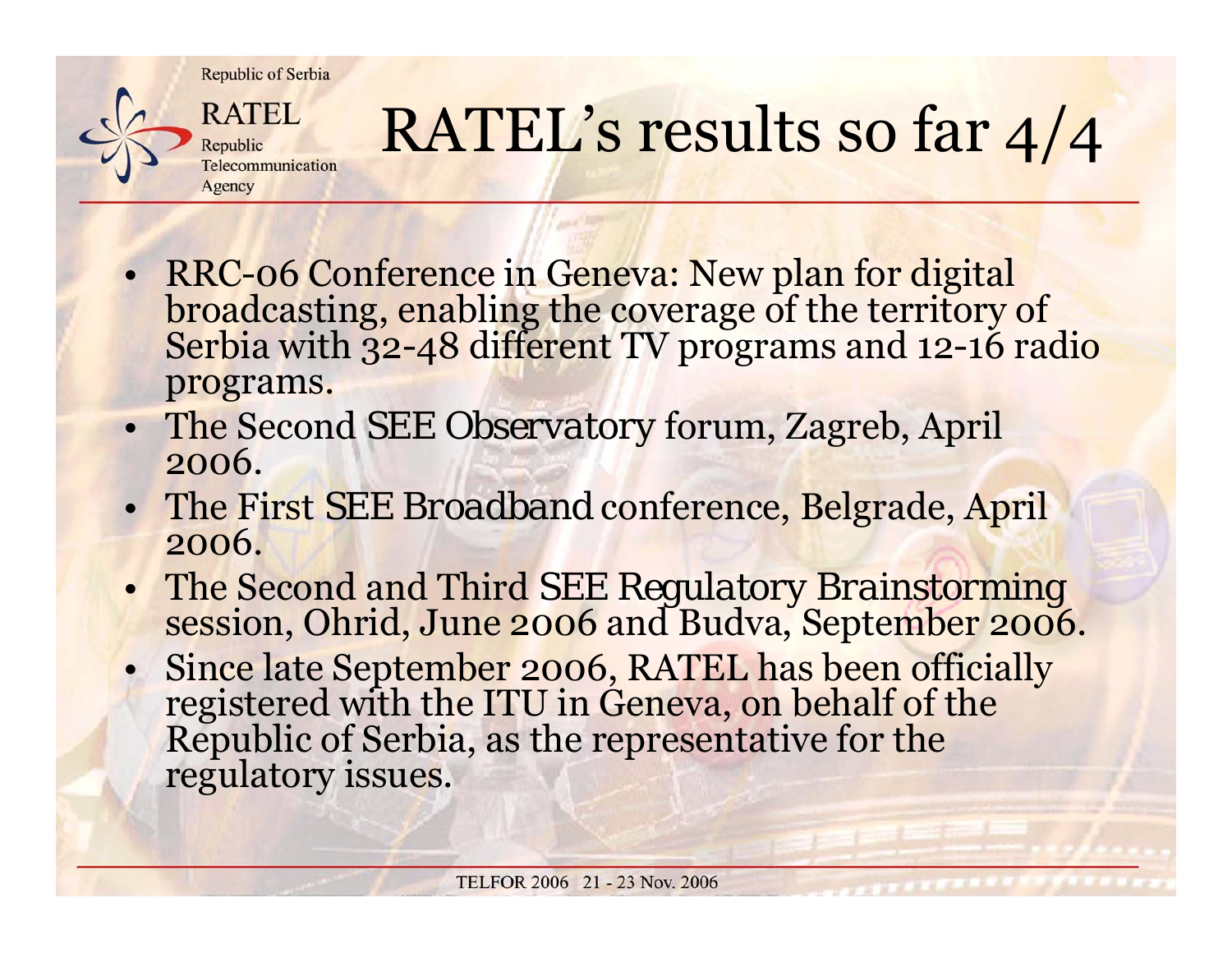

# Telecom market (2005)

- •The analysis of the situation in the telecom sector showed that the development in our country in the past several years was significantly slower compared with similar countries in the region.
- • The estimated value of telecom market is approximately 5 billion euro.
- • The annual income amounts to approximately 1 billion euro (mobile 45%, fixed 41%, Internet 2%, cable 2%, data transfer 3%, broadcasting 7%).
- •Investments in 2005 amounted to approximately 0.4 billion euro.
- •The share of the national companies in GDP in 2005 was 7.2%.
- •There are 25 000 employees working for the national companies involved in telecommunications.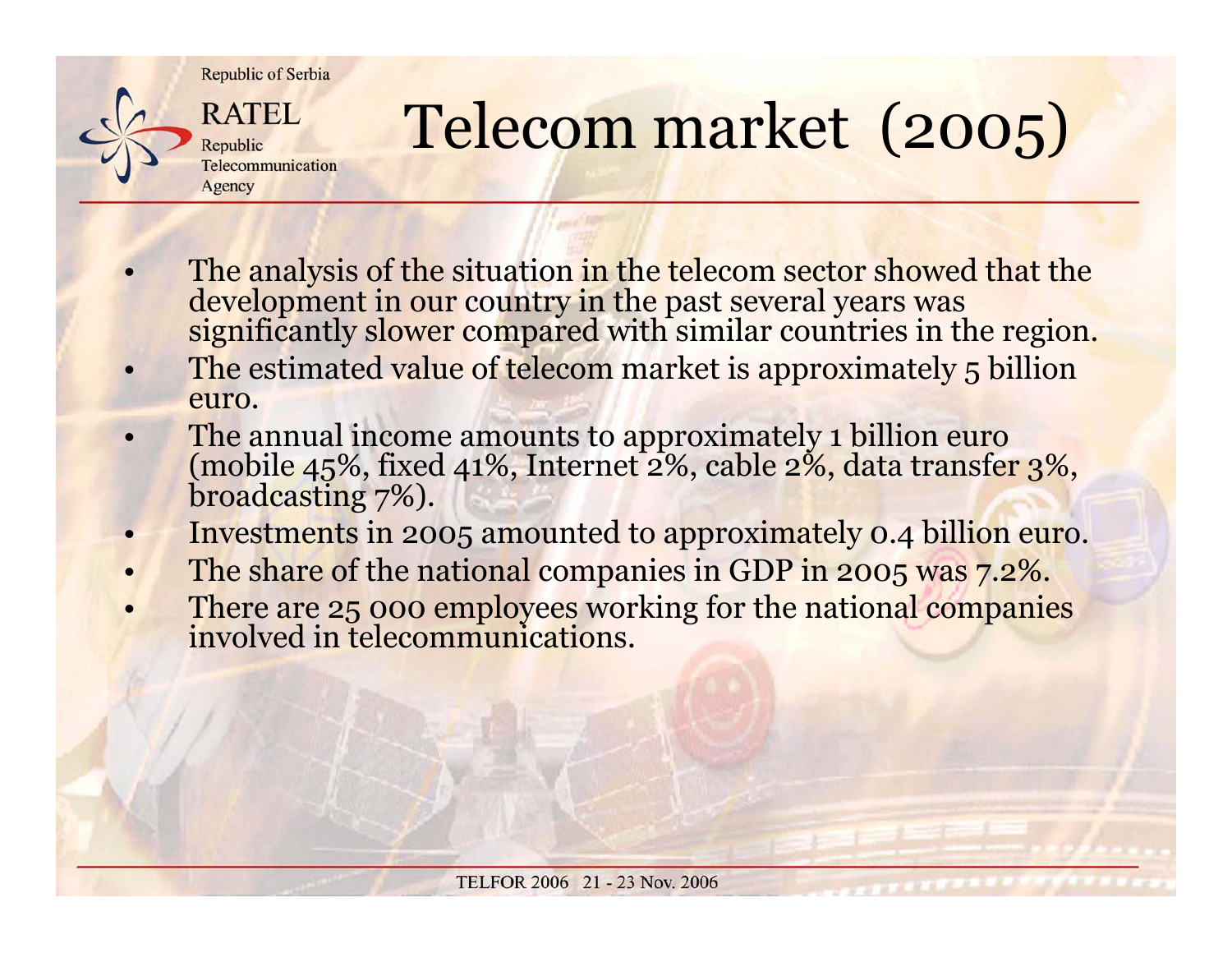

## Telecom market - services (2005)

- •In 2005, Telekom was the only operator providing public <sub>.</sub><br>fixed telecom services.
- •Mobile telephony services were provided by two operators: Telekom Srbija and Mobtel.
- •Internet was provided by 40 operators.
- •Cable services were provided by 30 operators.
- •Compared with the previous year, there is an increase in the penetration, which amounts to: fixed 33.7%, mobile 73.5%, Internet 10%, cable 7% and ADSL 0.13%.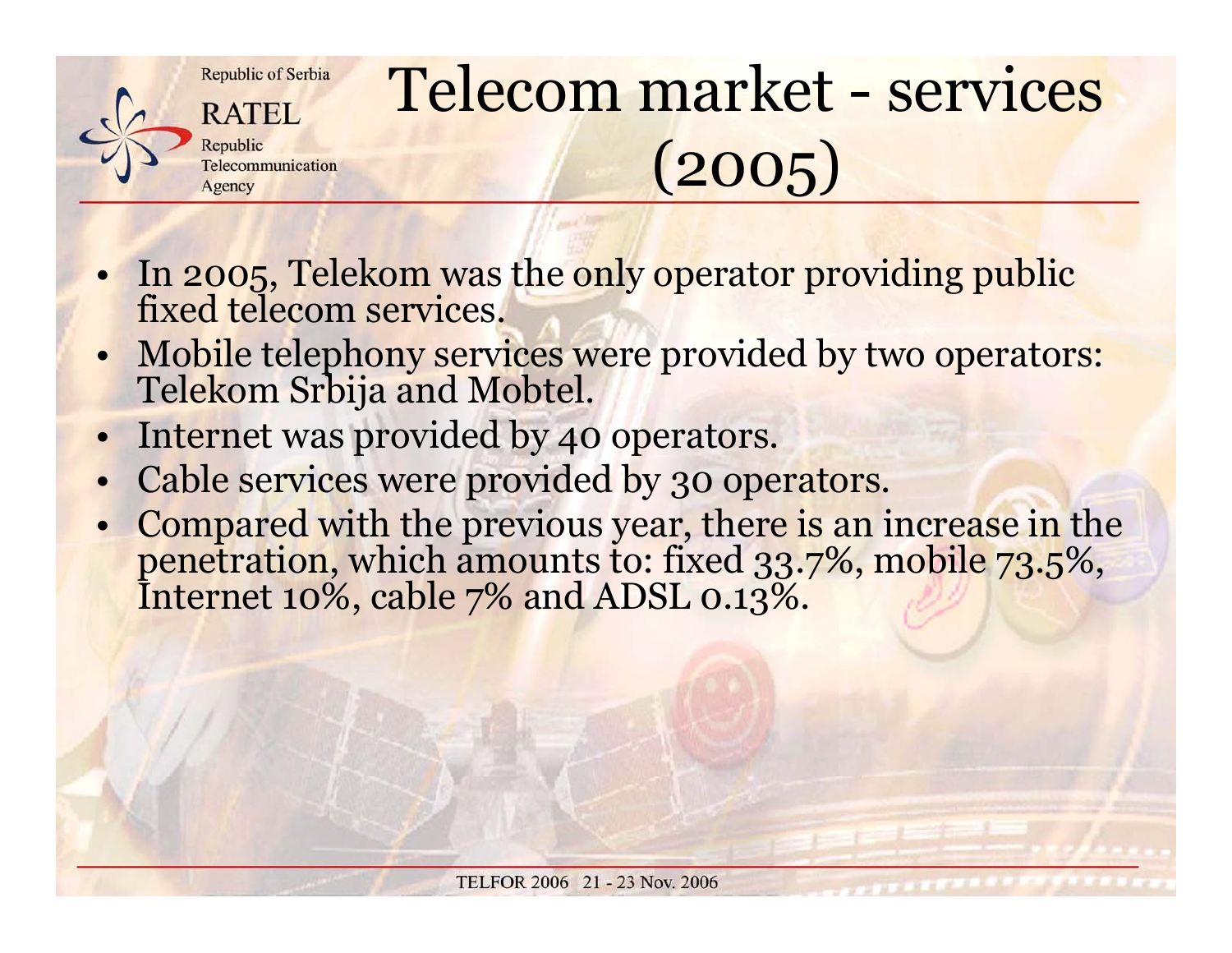

#### **General overview General overview**

- • **Population:** *7.498 million* **(without Kosovo and Metohija) Surface:** *88,361 km²*
- •**GDP in 2005:** *ca. €12.8 bn.*
- • **Average net income in December 2005:** *ca. €260*



•**Share in GDP:** *7.2%*

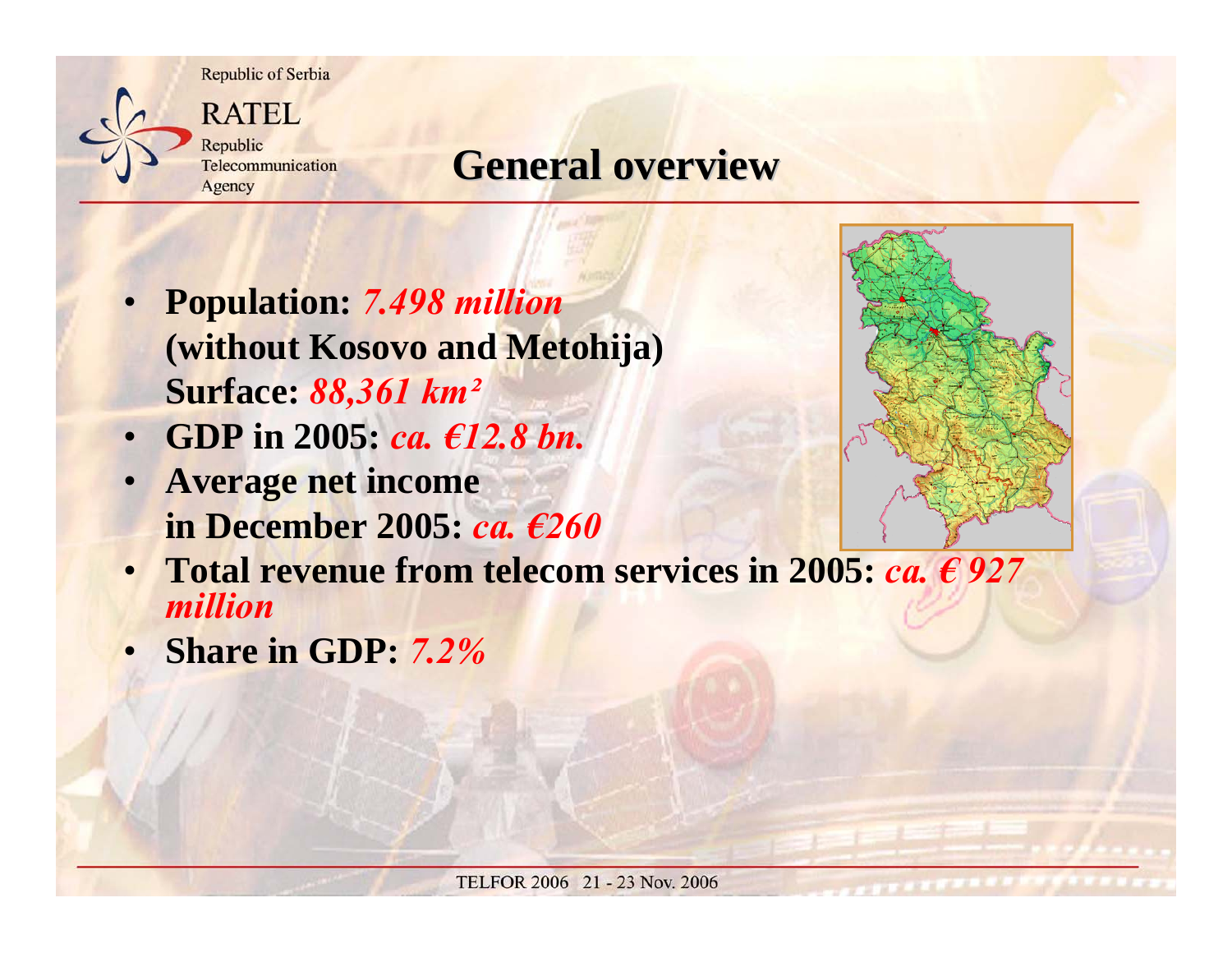

#### **Telecom market Telecom market**

| <b>Type of service</b>                    | <b>Number of</b><br><b>users</b> | <b>Penetration</b> |
|-------------------------------------------|----------------------------------|--------------------|
| <b>Fixed telephony (used</b><br>capacity) | 2,527,328                        | 33.7%              |
| <b>Mobile telephony</b>                   | 5,510,690                        | 73.5%              |
| <b>Internet</b>                           | 776,795                          | 10.4%              |
| <b>Cable systems</b>                      | 530,460                          | 7%                 |
| <b>ADSL</b>                               | 9,530                            | $0.2\%$            |

**Source: RATEL on 31.12.2005**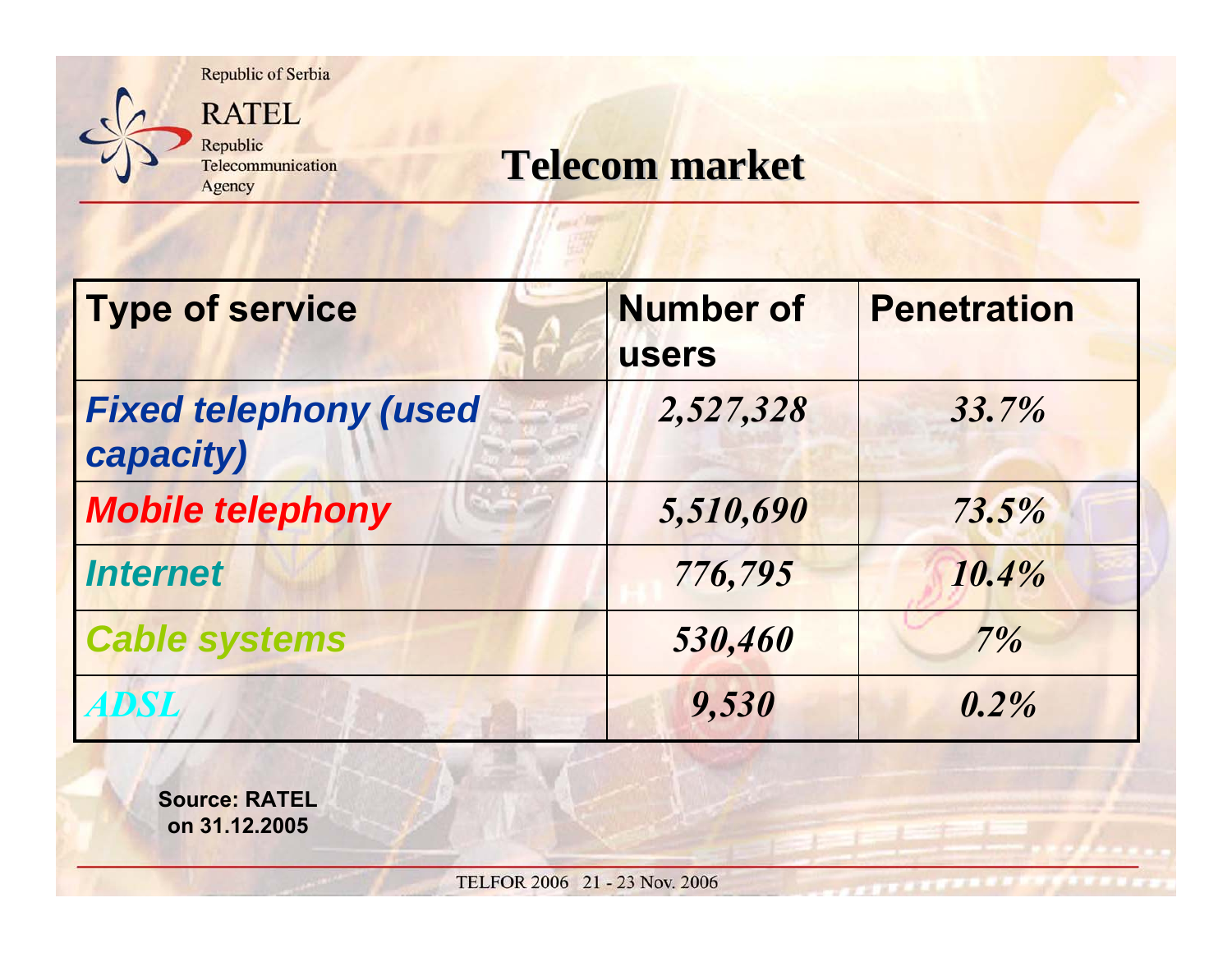



### **Telecom market Telecom market 2**

- • **The total investments in telecommunications 350 million euros (2005)**
- $\bullet$  **The total investments in telecommunications, in the past five years over 1.5 billion euros**
- •**Outgoing traffic 17304 million minutes (fixed network)**
- •**Outgoing traffic 1823 million minutes (mobile network)**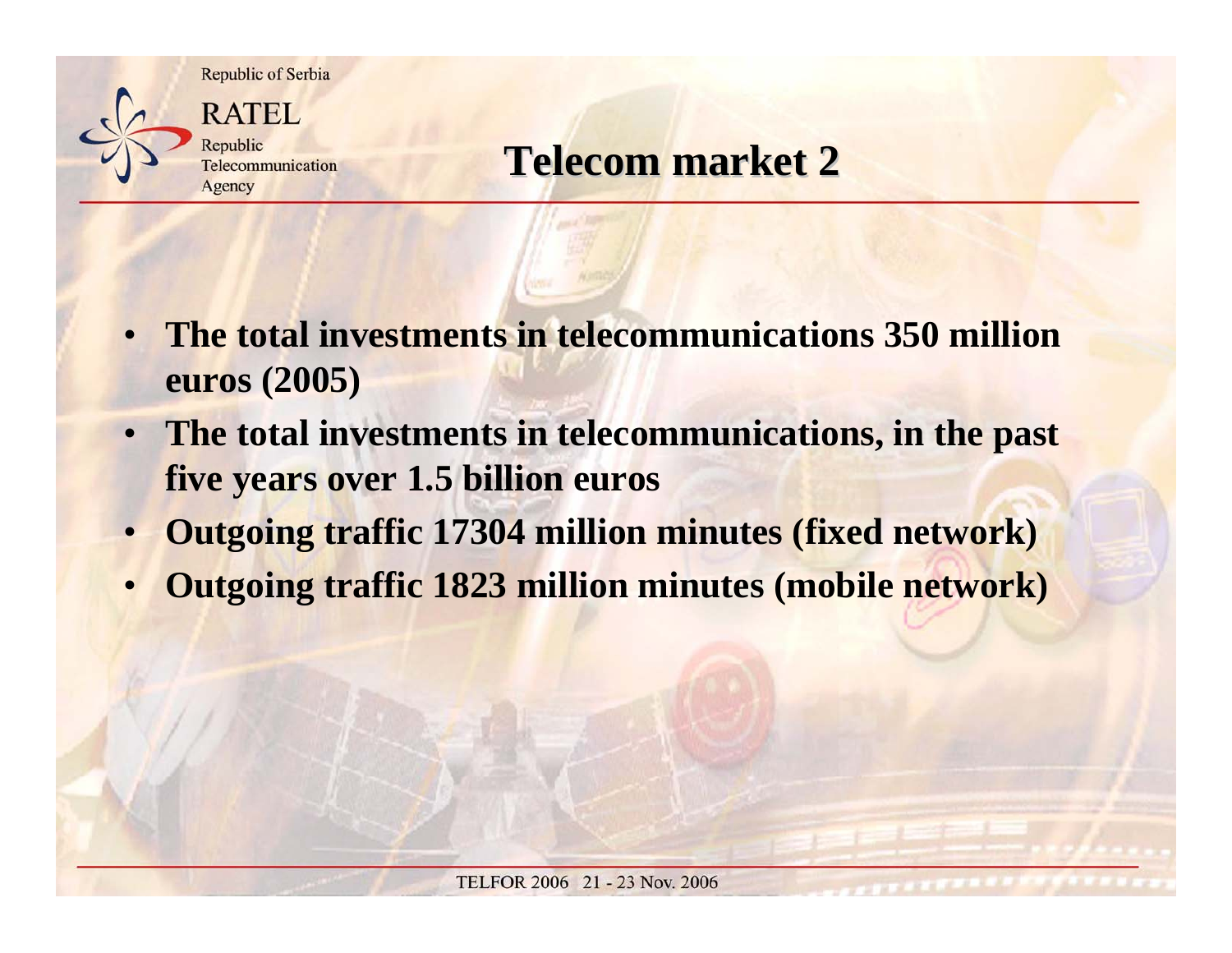

### **Digitalization rate Digitalization rate**



**Source:** *Report 2 – Country Comparative Report (Cullen INTERNATIONAL)*

**Source: RATELon 31.12.2005**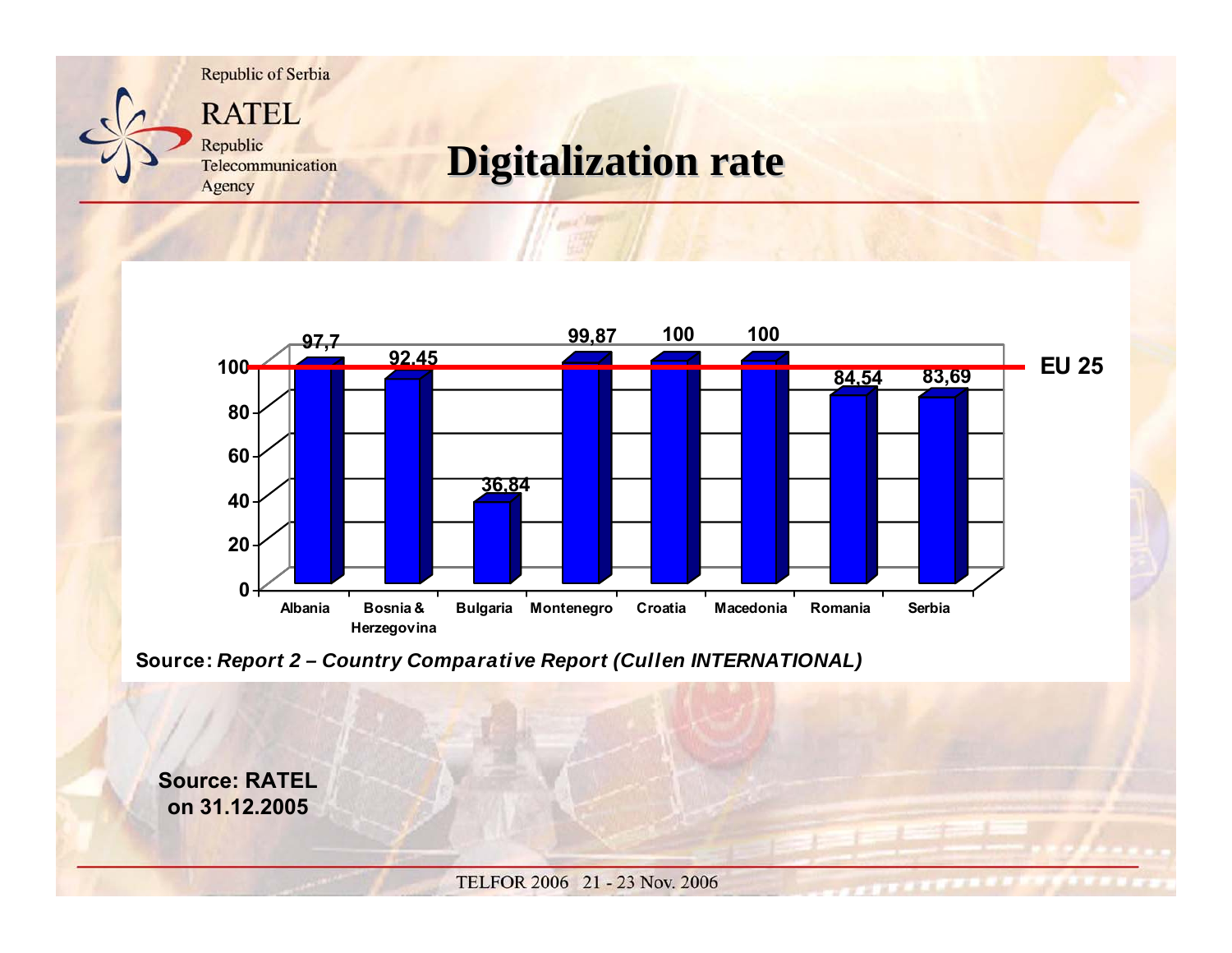

#### **Mobile and fixed penetration rate Mobile and fixed penetration rate**



**Source:** *Report 2 – Country Comparative Report (Cullen INTERNATIONAL)*

**Source: RATELon 31.12.2005**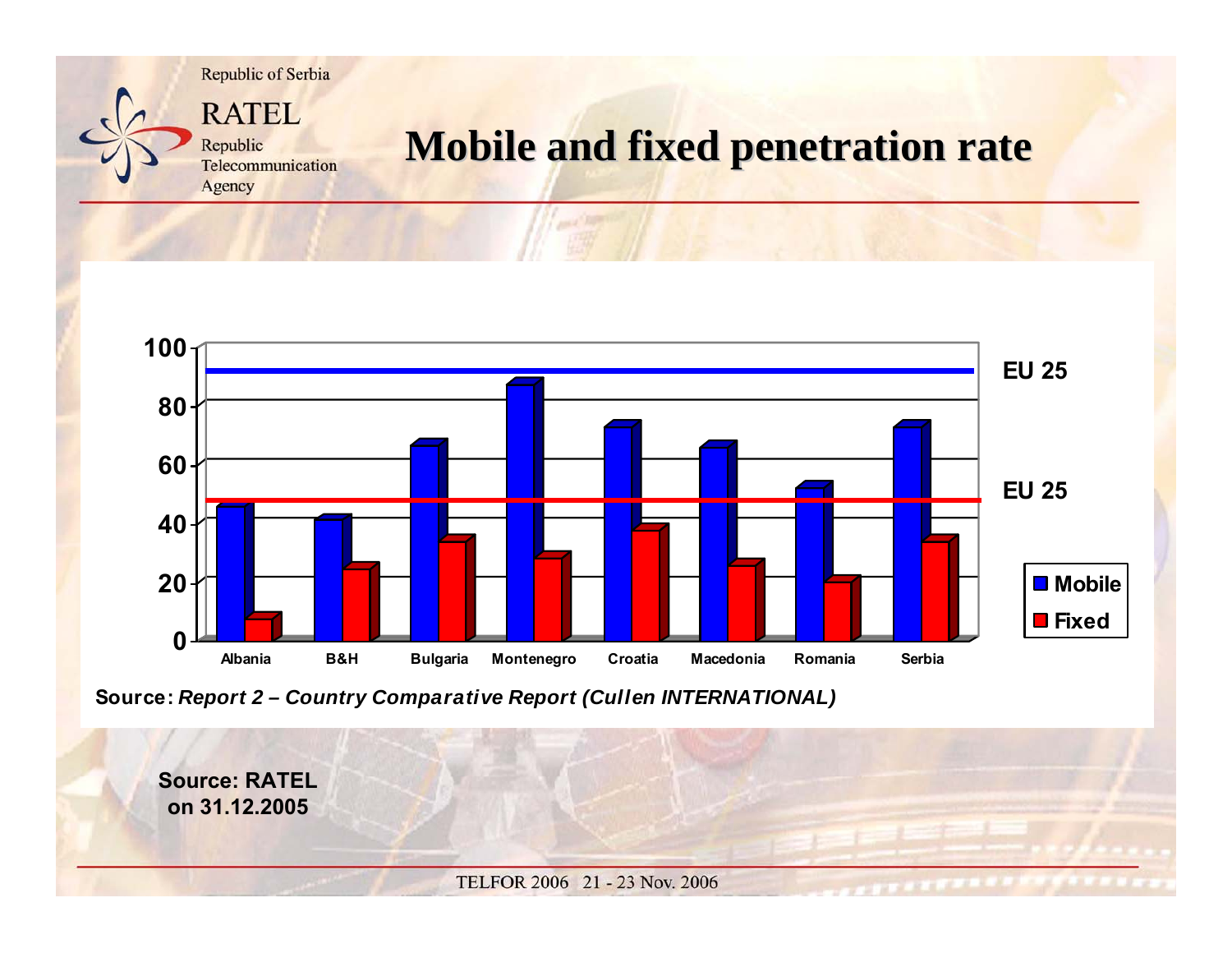

#### **Internet penetration rate**



**Source:** *Internet Usage (www.internetworldstats.com)*

**Source: RATELon 31.12.2005.**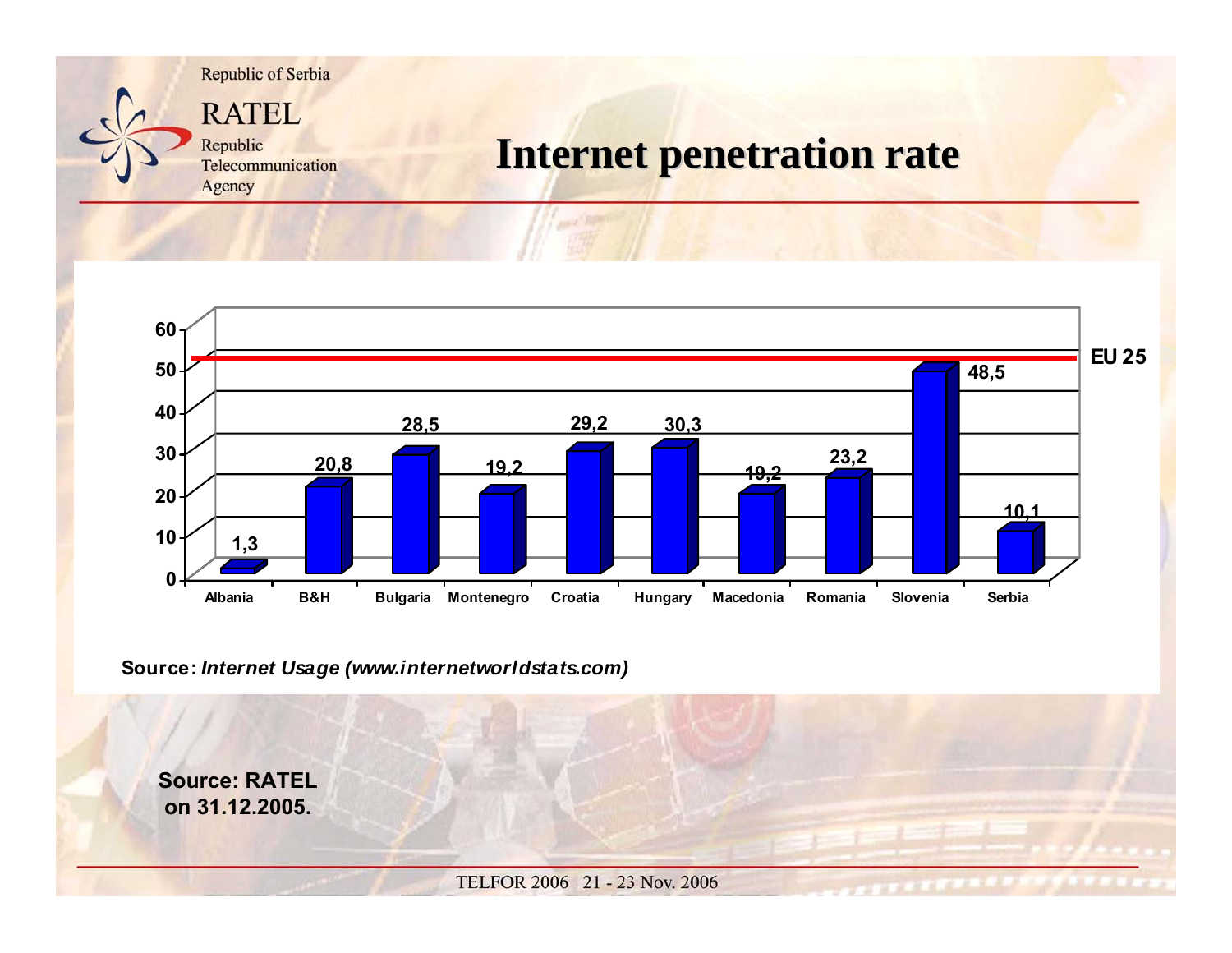

#### **Number of <b>xDSL** per million inhabitants Telecommunication Agency



**Source:** *Report 2 – Country Comparative Report (Cullen INTERNATIONAL)*

**Source: RATELon 31.12.2005.**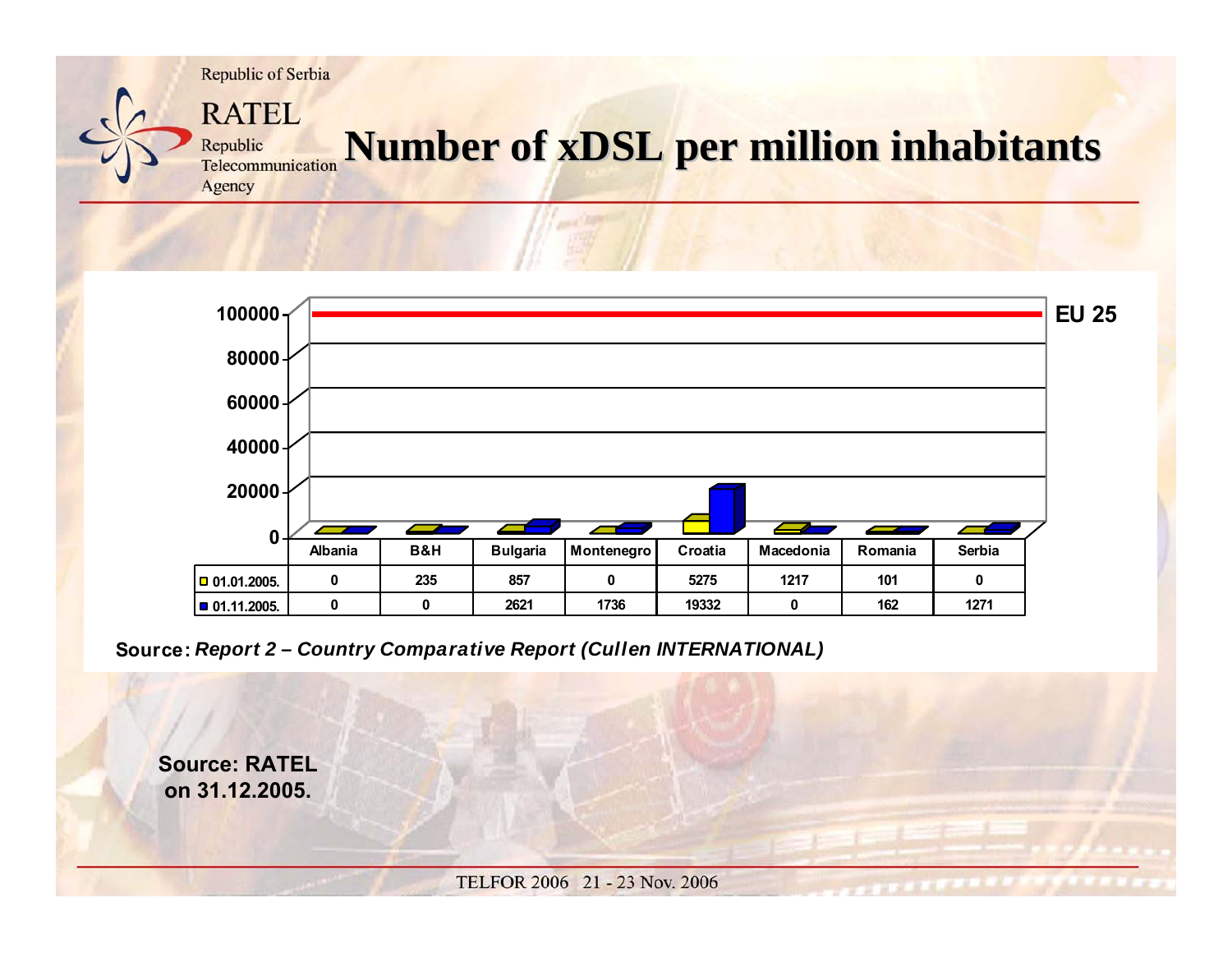

Republic Telecommunication Agency

### **Fixed telephone network Fixed telephone network**

| <b>Indicator</b>                                          |                   |
|-----------------------------------------------------------|-------------------|
| Number of analogue exchanges lines                        | 476,120           |
| Number of digital exchanges lines                         | 2,051,208         |
| <b>Fixed network digitalization rate</b>                  | 83.69%            |
| <b>Percentage of party lines</b>                          | 15%               |
| Number of un resolved requests for new<br>telephone lines | 419,405           |
| Income from fixed telephone services                      | 370 million euros |

**Source: RATEL on 31.12.2005**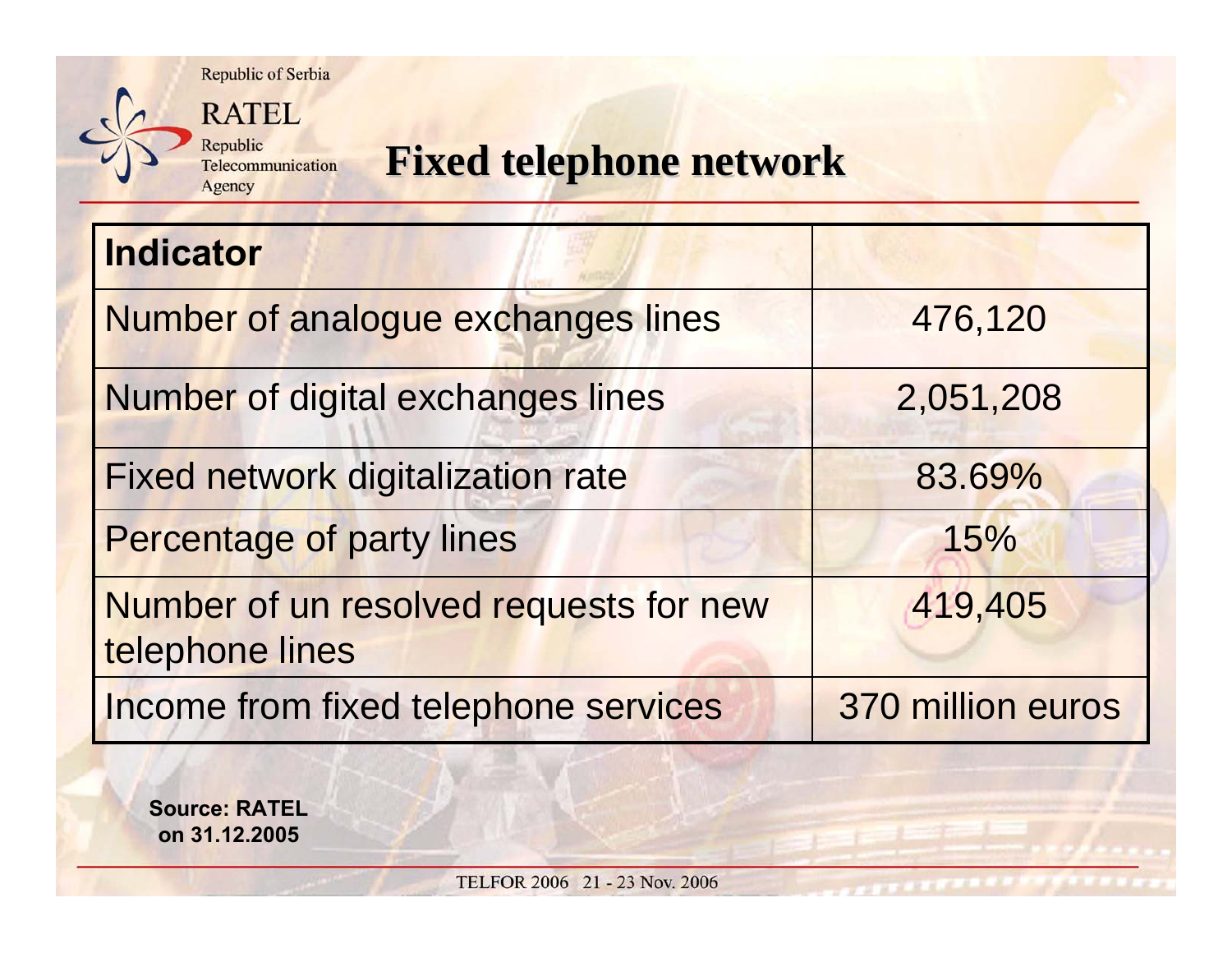Republic

Agency



#### **RATEL Structure of revenues from fixed telephone** Telecommunication services in 2005



**Income from extention fee**

 $\blacksquare$  **Income frome telephone subscription**

- **Income from lical and long distance calls**
- **Income from internationalcalls**

**Source: RATELon 31.12.2005**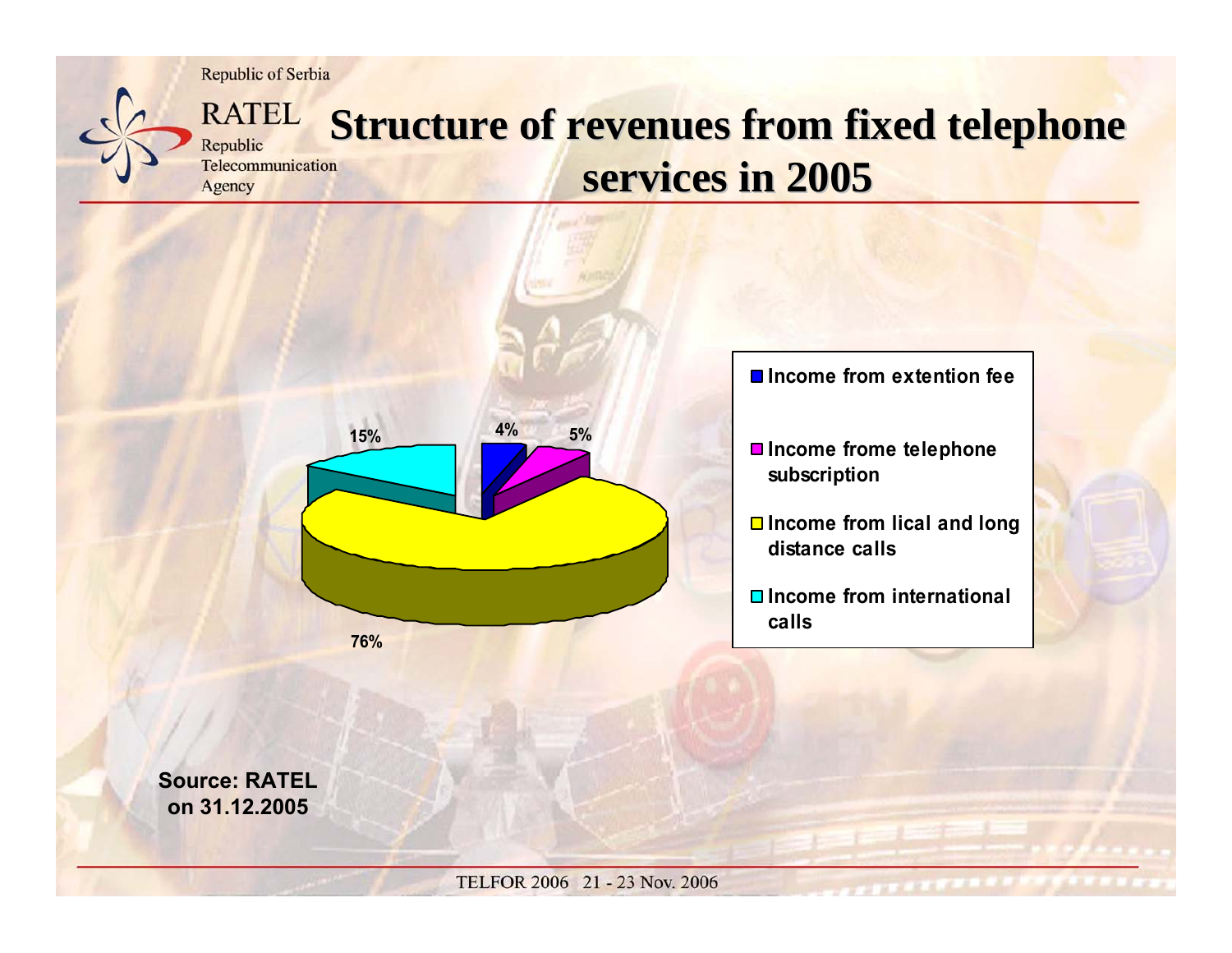**RATEL** Republic Telecommunication

Agency

#### **Number of users (million)**



**Source: RATELon 31.12.2005**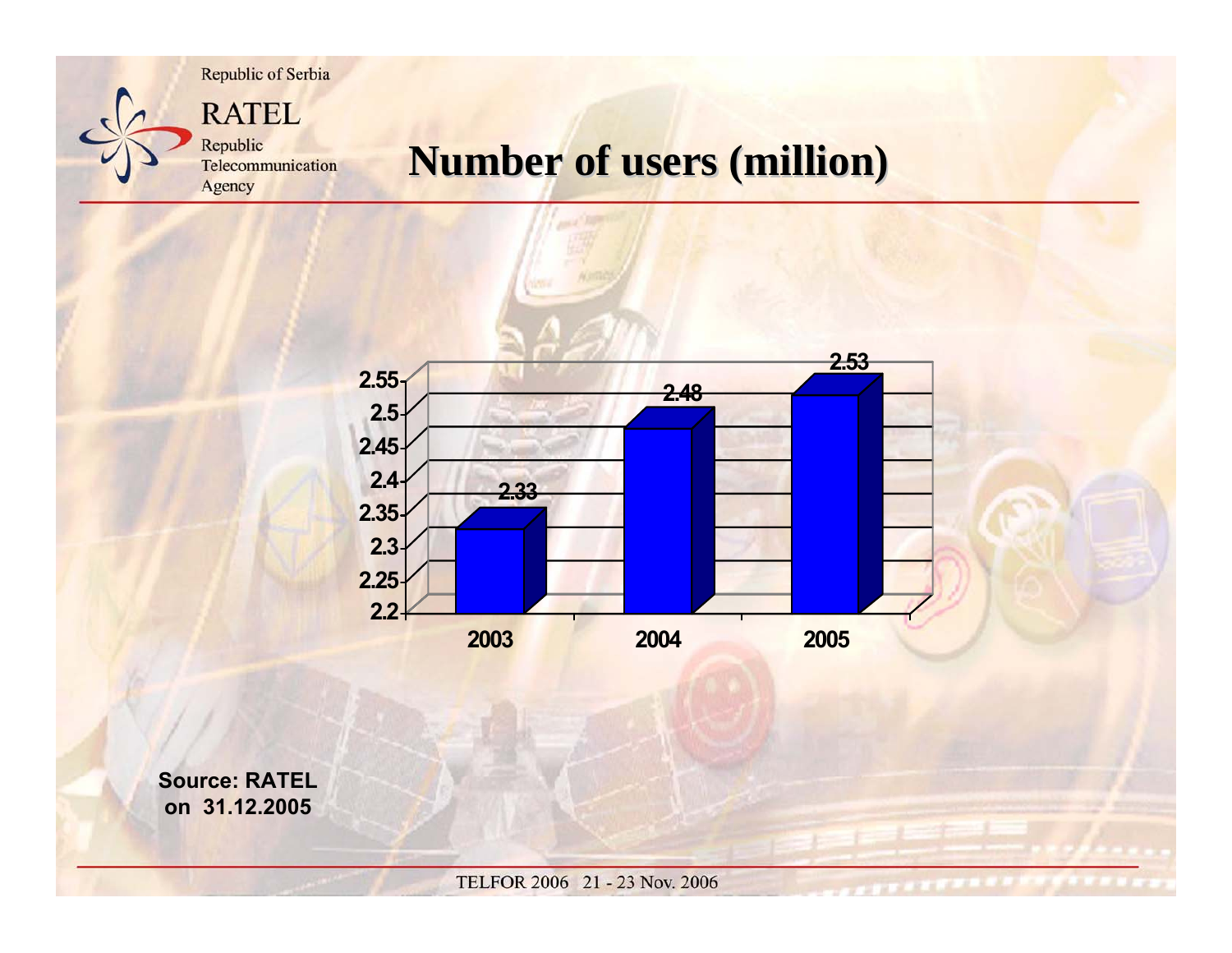

#### **Number of public payphones per 1000 inhabitants inhabitants**



**Source: Report 2 – Country Comparative Report (Cullen INTERNATIONAL)**

**Source: RATELon 31.12.2005**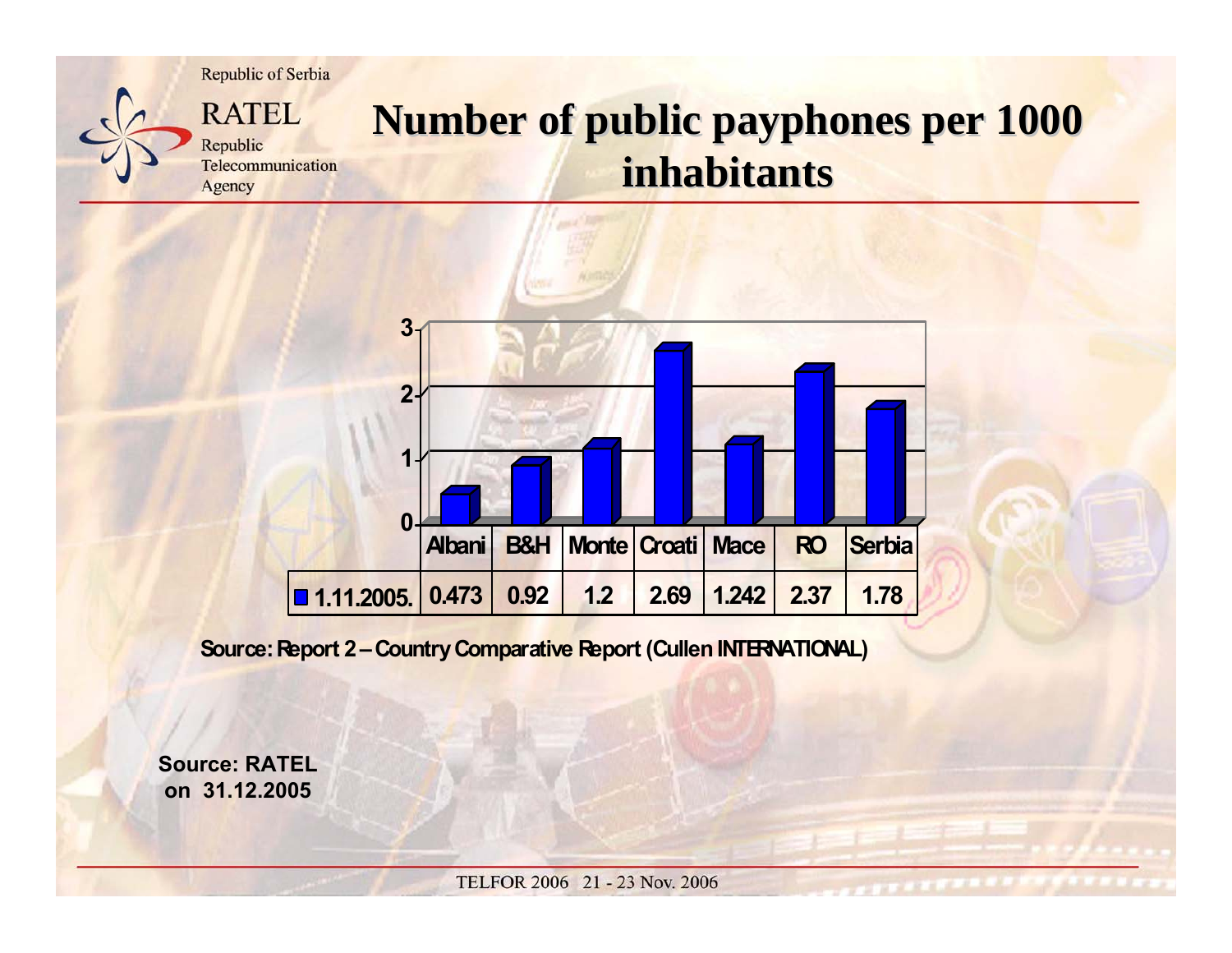



**Source: RATELon 31.12.2005**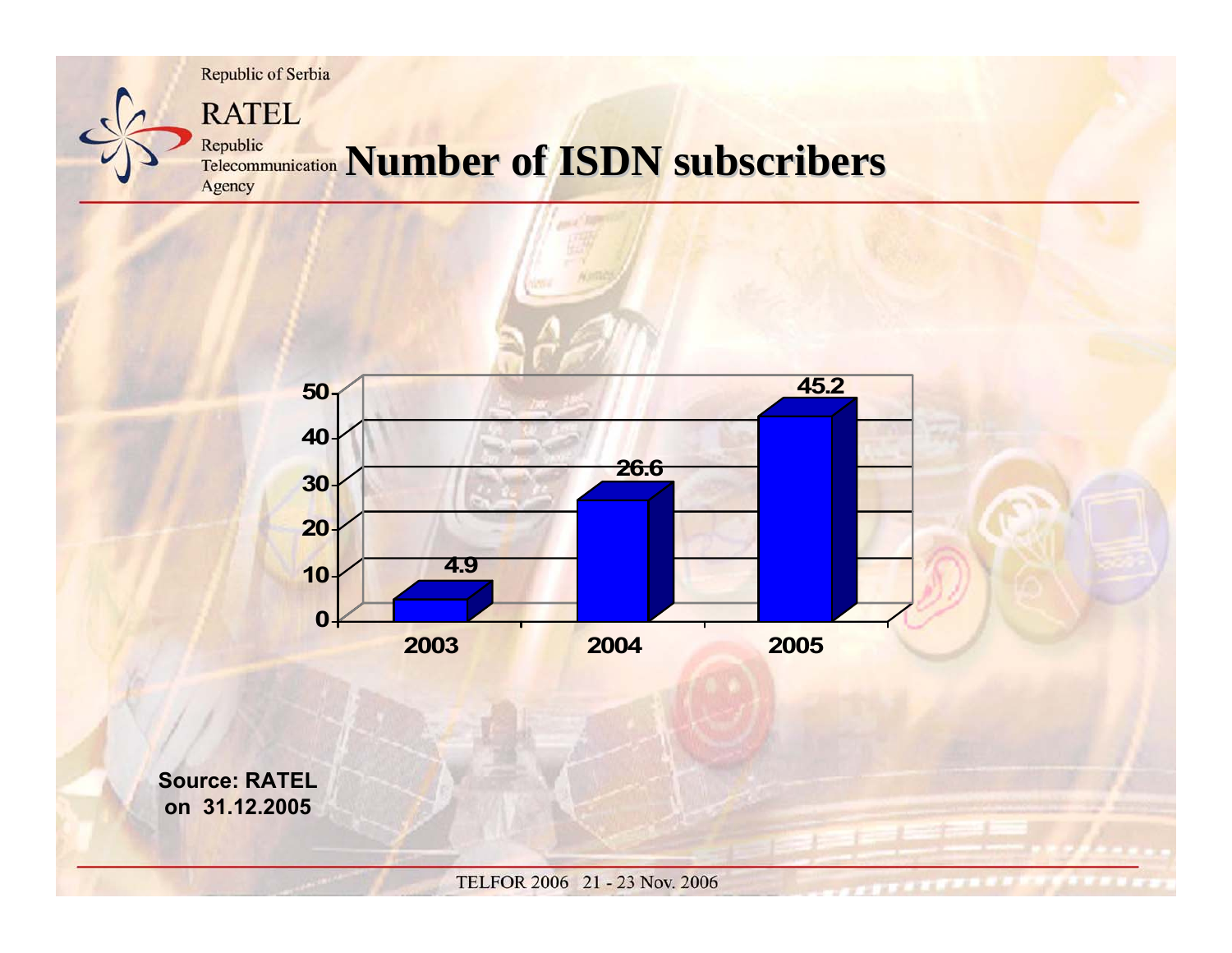

Agency

#### **Mobile network Mobile network**

| <b>Indicator</b>                           | <b>Telekom</b><br>Srbija<br>$m$ t:s | <b>Telenor</b>       | <b>Mobilkom</b><br>mobilkom austria |
|--------------------------------------------|-------------------------------------|----------------------|-------------------------------------|
| <b>Number of postpaid</b><br><b>users</b>  | 283,252                             | 422,482              | $\Omega$                            |
| <b>Number of prepaid users</b>             | 2,709,777                           | 2,095,179            | $\Omega$                            |
| <b>Number of GPRS users</b>                | 336,209                             |                      |                                     |
| <b>Percentage of territory</b><br>coverage | 87%                                 | 73%                  | $0\%$                               |
| <b>Income from GSM</b><br><b>services</b>  | 168 million<br>euros                | 234 million<br>euros | 0 million euros                     |
| <b>Source: RATEL</b><br>on 31.12.2005      |                                     |                      |                                     |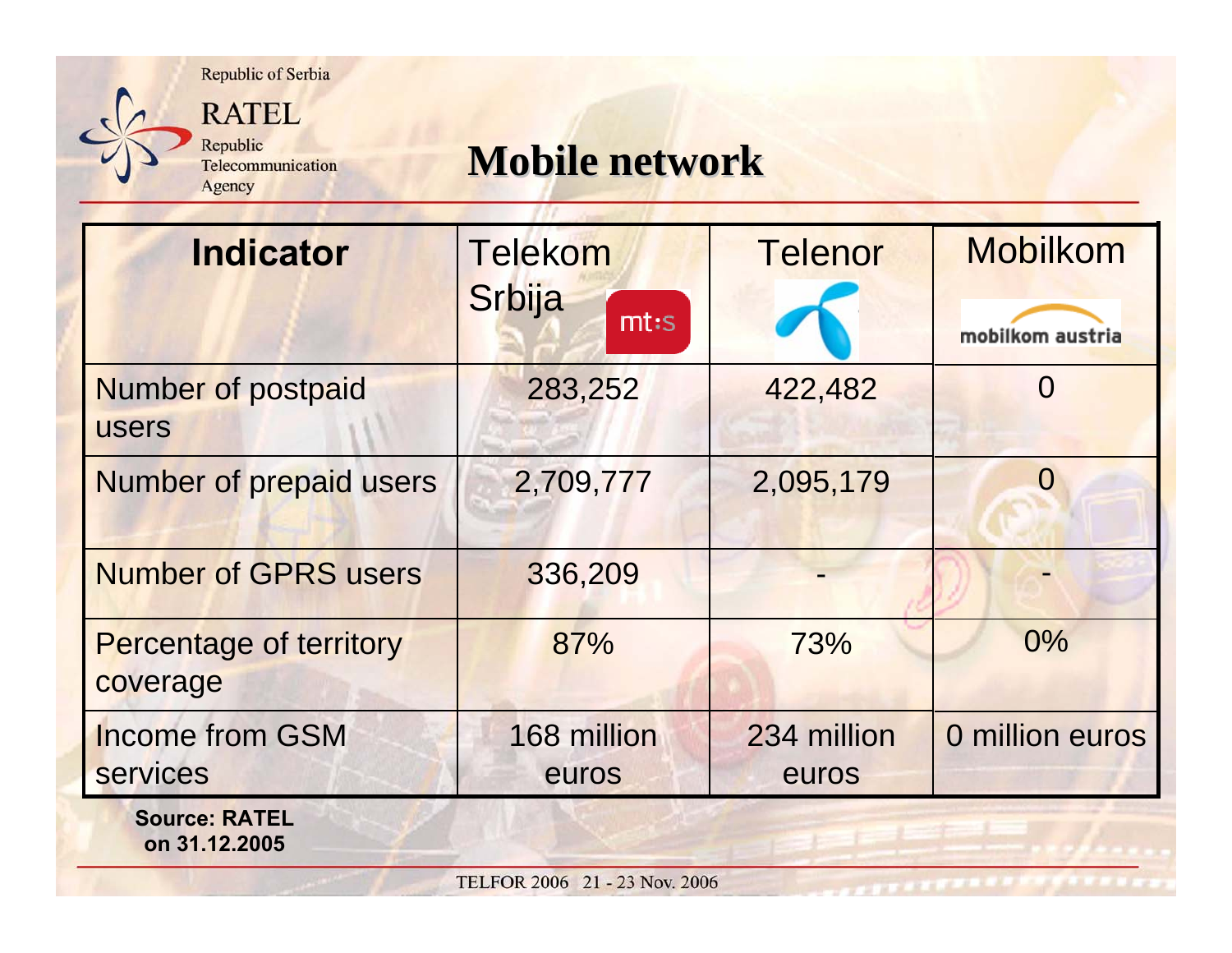

#### **Penetration Penetration**



**Source: RATEL on 31.12.2005**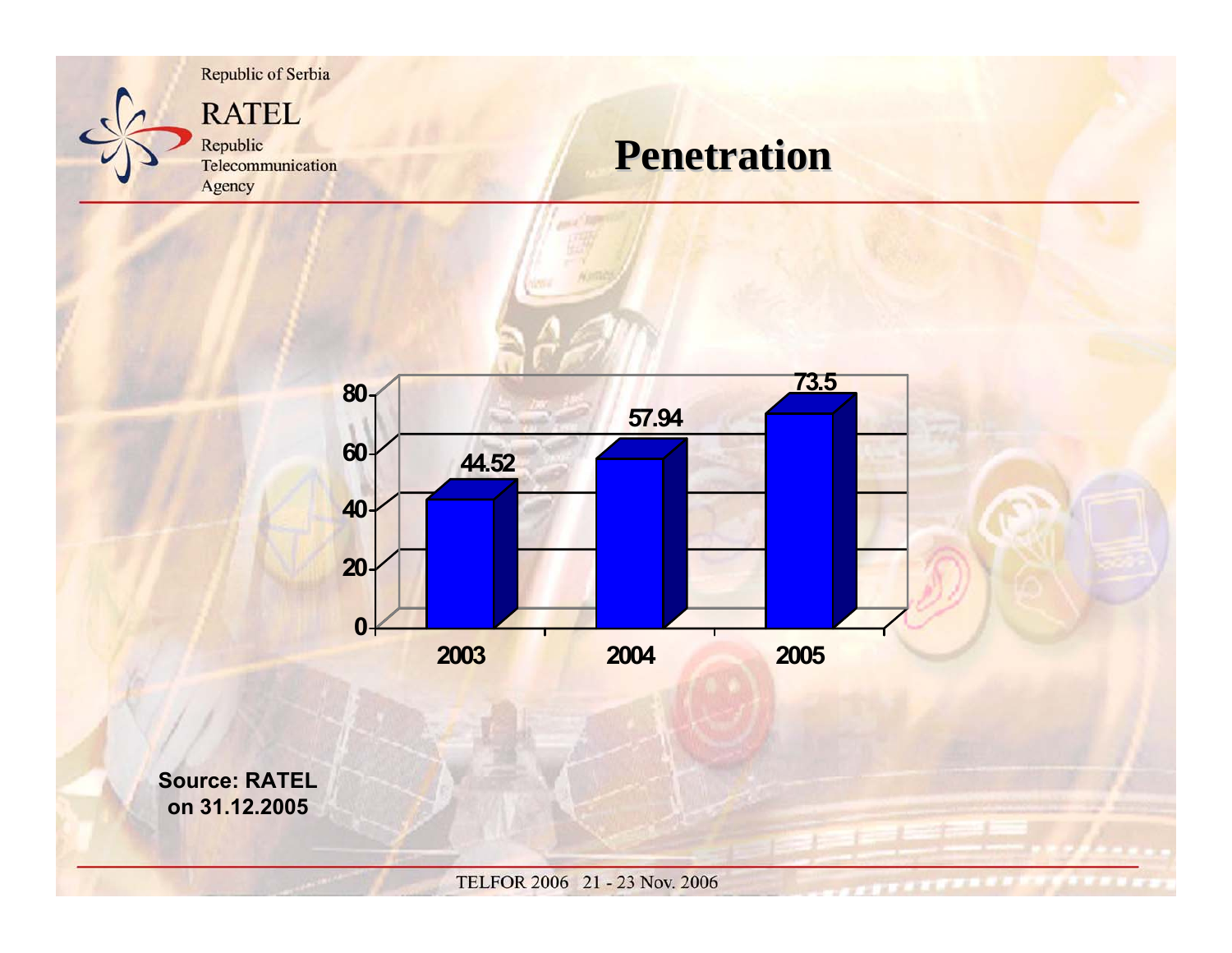

### **Market share – total number of users (%) users (%)**



**Source: RATELon 31.12.2005**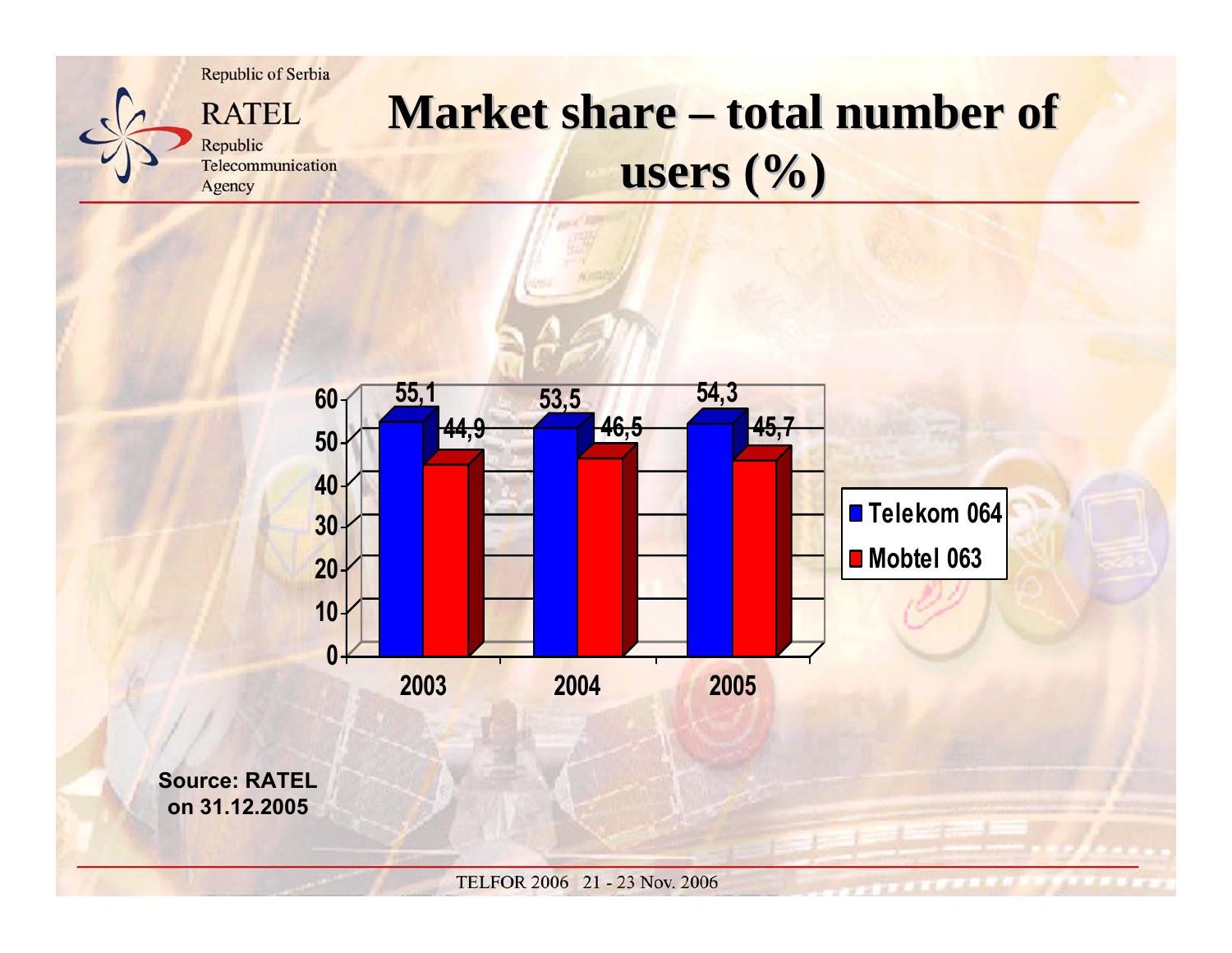

### **Market share – income (%)**



**Source: RATELon 31.12.2005**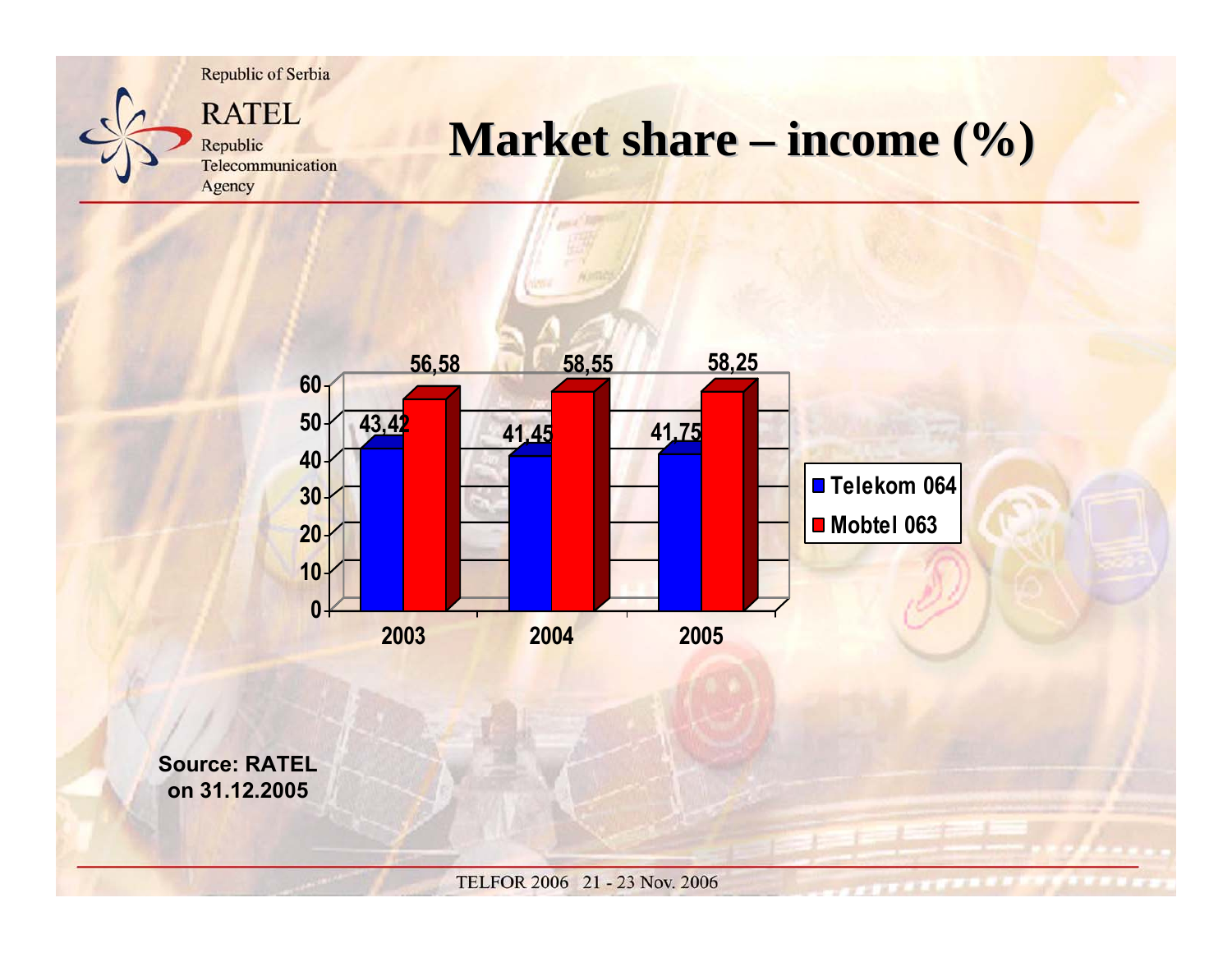

#### **Number of data transfer network subscribers subscribers**

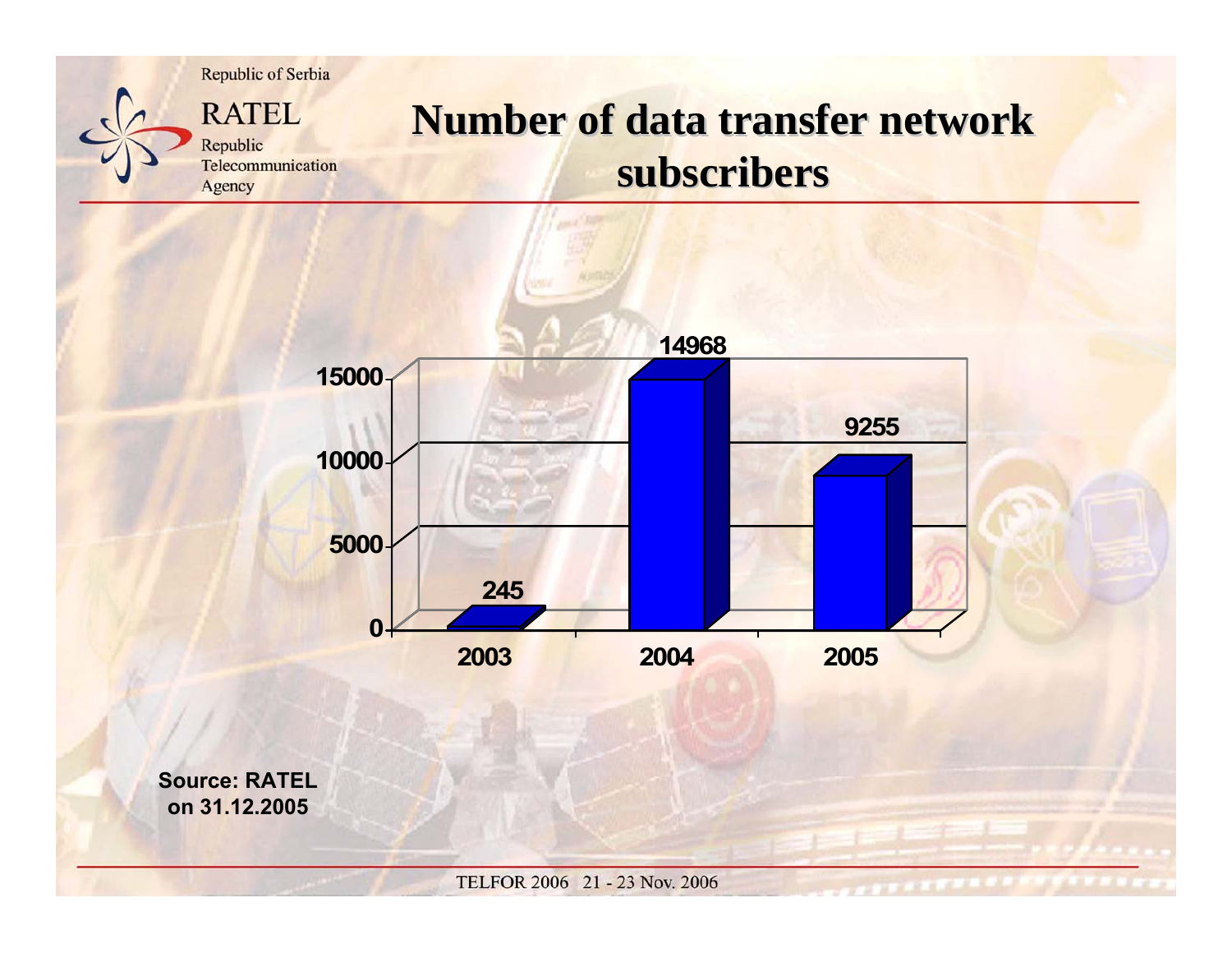Republic

Agency



#### **RATEL Distribution of the number of subscribers** Telecommunication **by capacity by capacity**



**Source: RATELon 31.12.2005**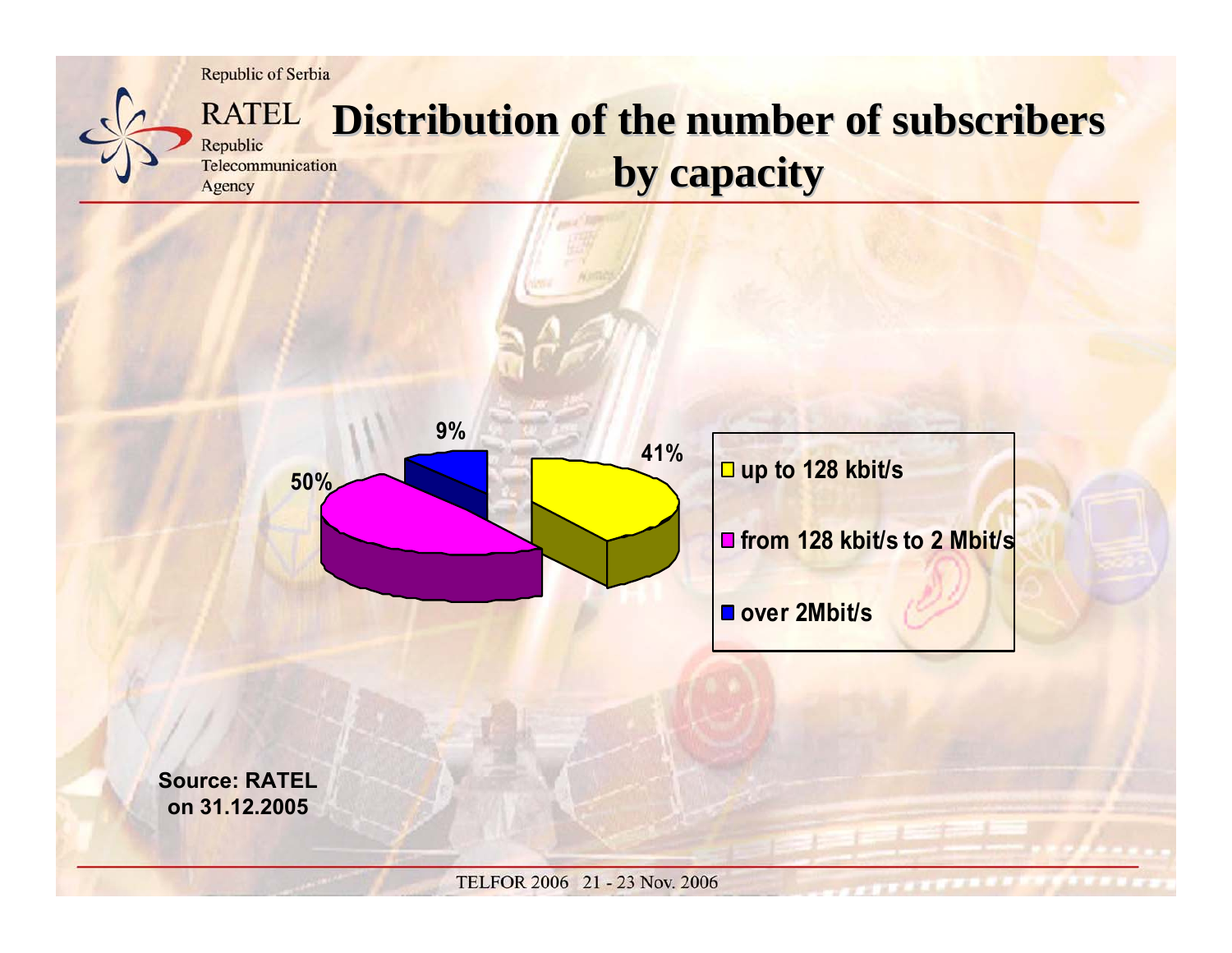

Republic Telecommunication Agency

#### **Internet Internet**

| <b>Indicator</b>                                |                    |
|-------------------------------------------------|--------------------|
| <b>Number of ISPs</b>                           | 66                 |
| Number of subscribers using dial-up             | 708,226            |
| access                                          |                    |
| Number of subscribers using ADSL                | 9,530              |
| <b>Number of subscribers using wireless</b>     | 1,049              |
| access                                          |                    |
| <b>Capacity of international Internet links</b> | 1,719 Mb/s         |
| <b>Income from Internet service</b>             | 19.3 million euros |

**Source: RATEL on 31.12.2005**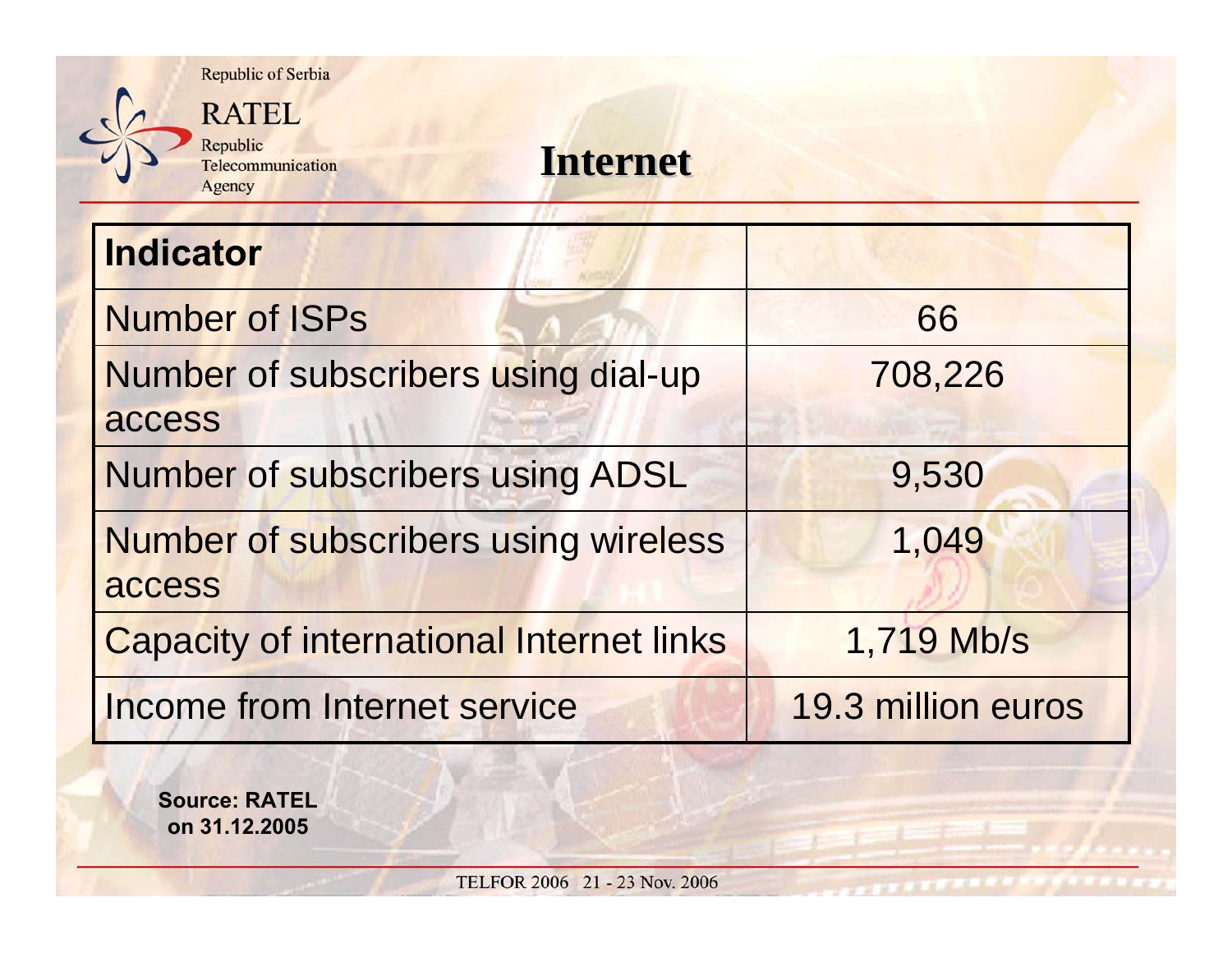

#### **Distribution of number of users by technologies technologies**



**Source: RATELon 31.12.2005**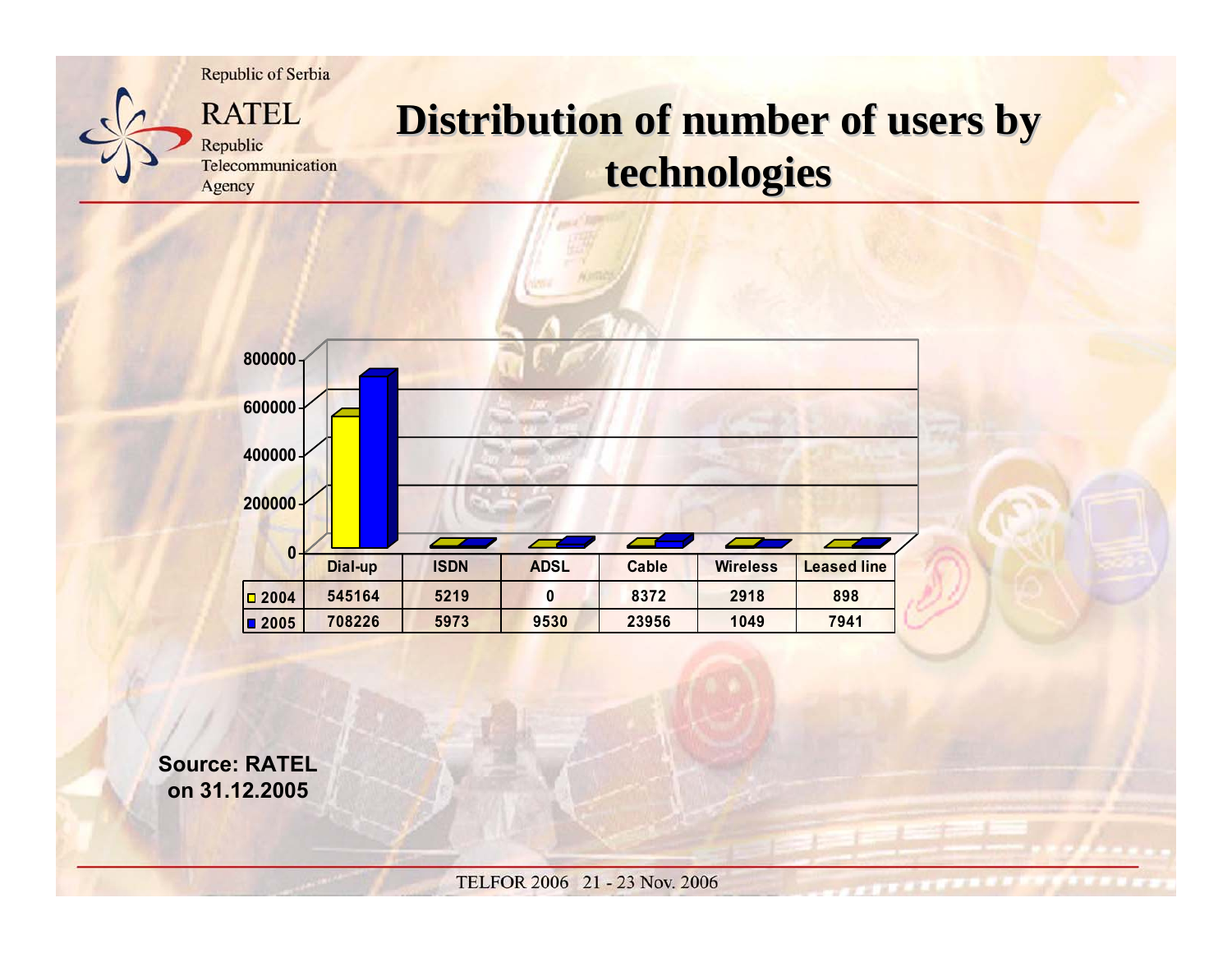

### **Geographic distribution Geographic distribution**



**Source: RATELon 31.12.2005**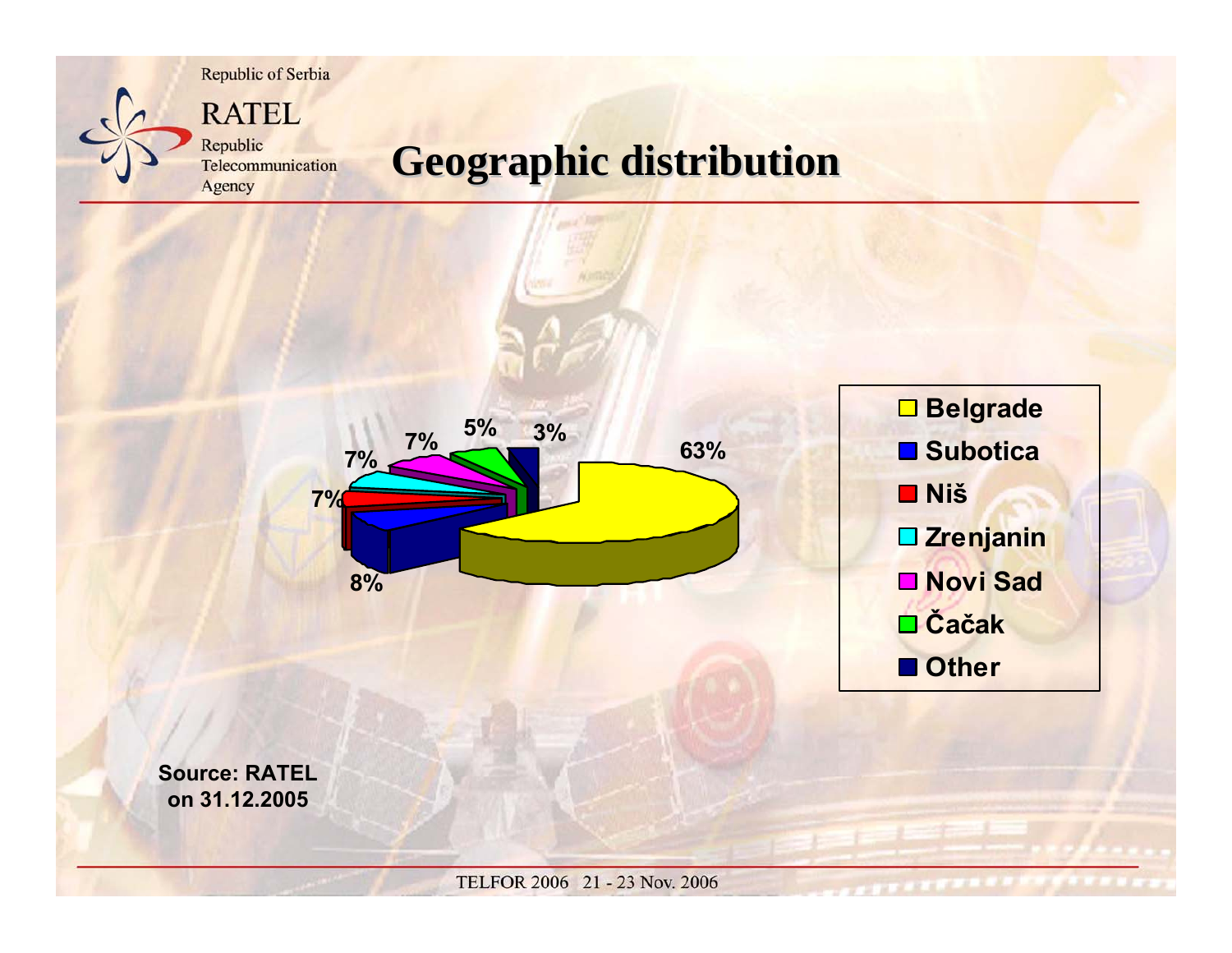

#### **Cable systems**

| <b>Indicator</b>                                  |                    |
|---------------------------------------------------|--------------------|
| Number of cable systems operators                 | 36                 |
| Number of cable systems users                     | 540,059            |
| Percentage of connections using coaxial<br>cables | 80%                |
| Income from cable services                        | 21.4 million euros |
| Estimated number of cable systems users           | 2 million          |
| in 2010                                           |                    |

**Source: RATEL on 31.12.2005**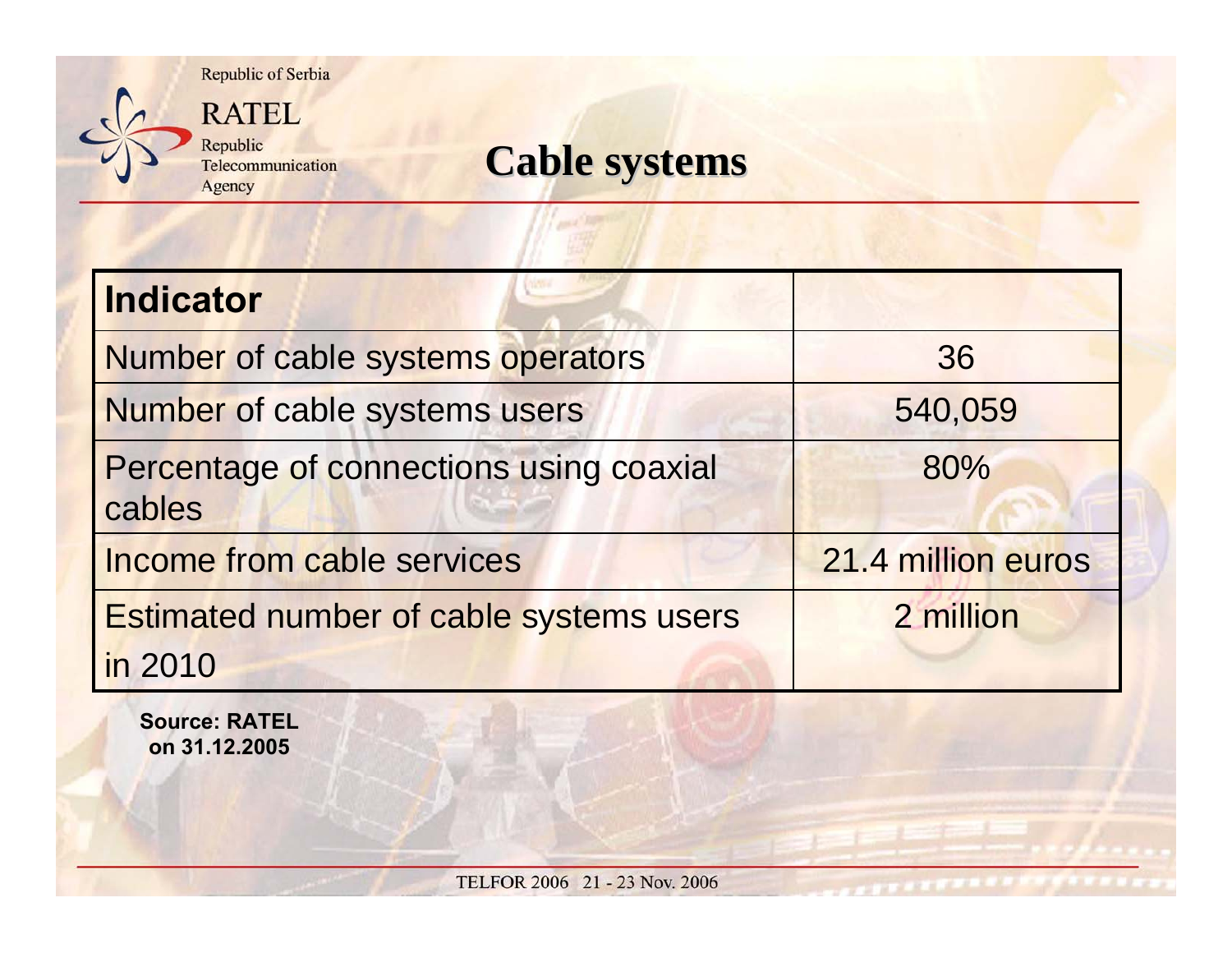

### **Geographic distribution of cable operators operators**





**Source: RATELon 31.12.2005**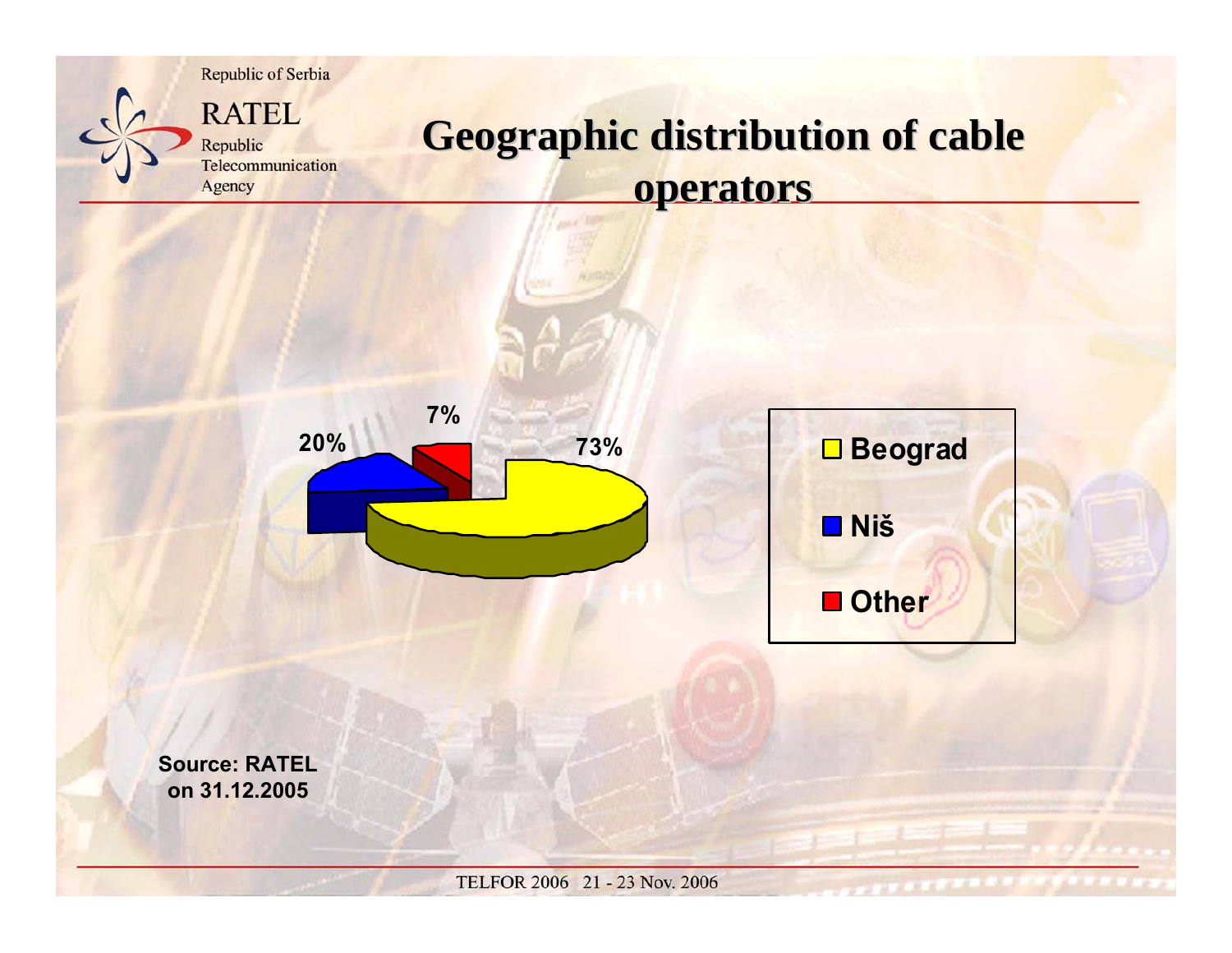

## RATEL's activities in the following period

- •Pursuant to the Telecommunications Law, Art. 7, in performing the activities under this Law, RATEL is required to provide for the application of the Strategy, which has been adopted by the Government, and which defines gen
- • In accordance with the Conclusion on the current state of the telecommunications development in Serbia, the STRATEGY states:
- • "In terms of regulations governing the telecommunications sector, formal conditions have been created for de facto elimination of monopoly in telecommunications, liberalization and establishing a competitive market."
- "The development and regulation of the telecommunications infrastructure and services market are in the authority of RATEL."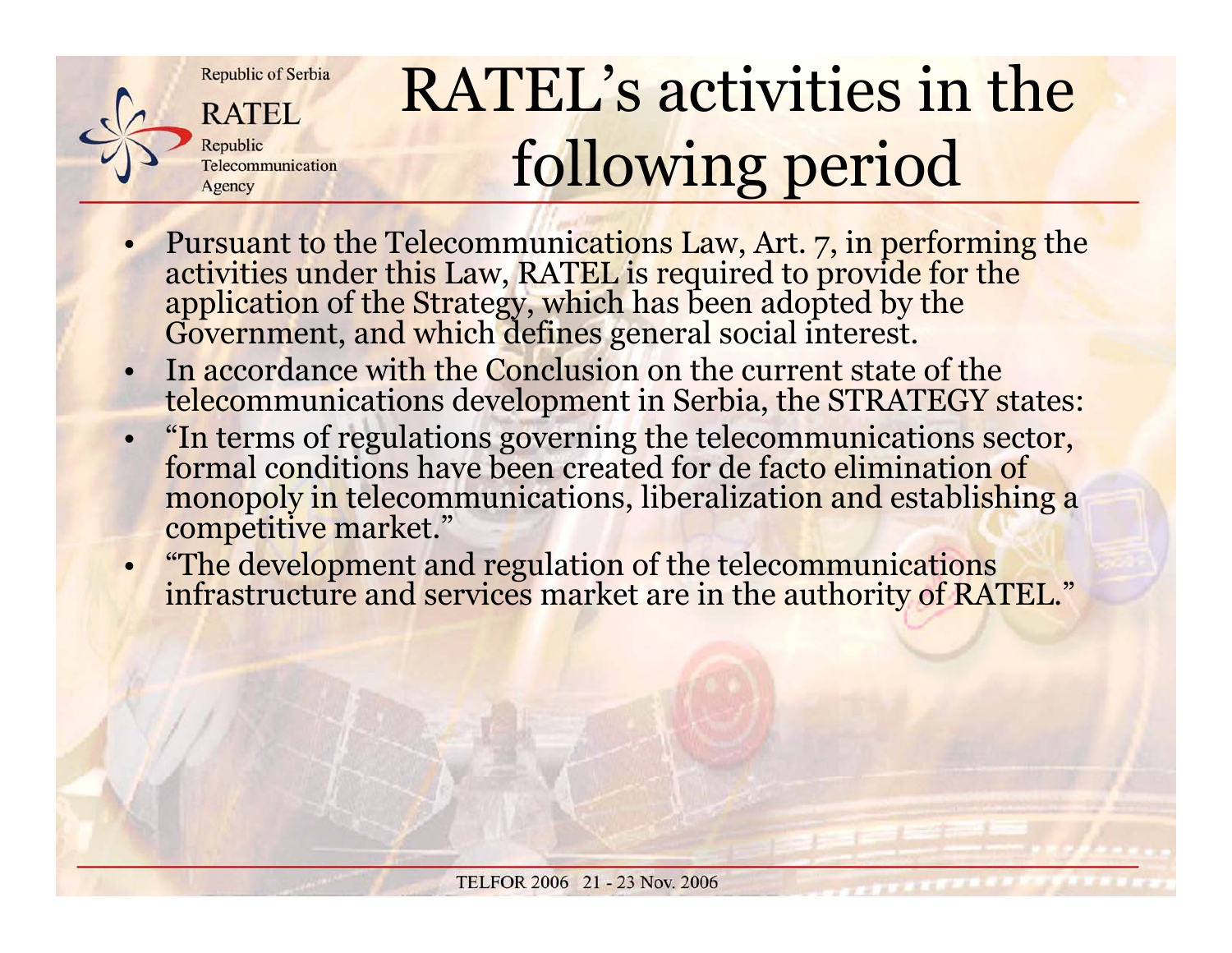

•

•

•

•

•

# RATEL's activities defined under the Strategy  $1/3$

#### 1. RATIONAL USAGE OF THE FREQUENCY SPECTRUM

- "Developing a market-based spectrum management… also, frequency bands for flexible allocation and frequency bands for harmonized allocation need to be defined"
- "In 2002 EU adopted directives, which require Member States to ensure efficient frequency management through an impartial, transparent, non- discriminatory and proportional frequency allocation and assignment…"
- "In order to stimulate competition, fulfill universal service obligation and apply technologies enabling fast building of access networks, the Ministry of Capital Investments will adopt allotment plans for fixed wireless a
- "For this purpose, in accordance with the Basis for Developing the Strategy for the Telecommunications Sector, RATEL will divide the territory of the Republic of Serbia into areas. Assignment of radio-frequency bands will "One of the prerequisites for the development of satellite communications is adoption of adequate by-laws…"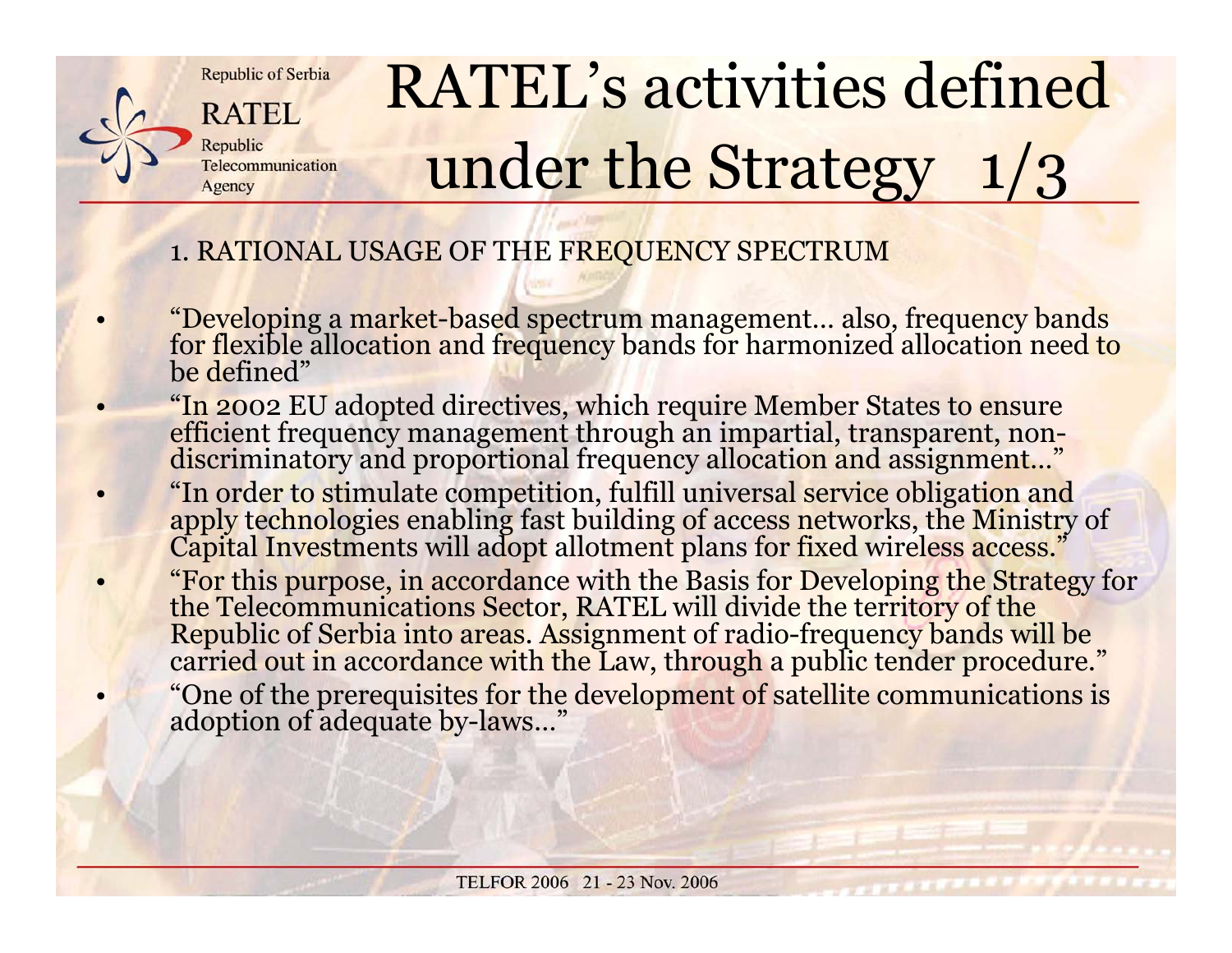

•

•

•

•

# RATEL's activities defined under the Strategy 2/3

#### 2. UNIVERSAL SERVICE FUND

"Establishing of the fund for universal service and ensuring availability of the universal service"

- 3. INTERCONNECTION
- "Issues of international interconnection, leased lines and ducts".
	- 4. METHODS AND MODELS FOR INTRODUCTION OF COST-BASED PRINCIPLES
- "Further development of tariff policy and establishing tariffs based on cost-oriented method."

5. DEFINITION OF TECHNICAL REQUIREMENTS AND STRANDARDIZATION OF REQUIREMENTS FOR NETWORK BUILDING AND OPERATION

"Uniform development of telecommunications infrastructure and<br>gradual migration from the circuit switched networks for voice transfer<br>to packet switched networks. Development of advanced third generation<br>mobile networks an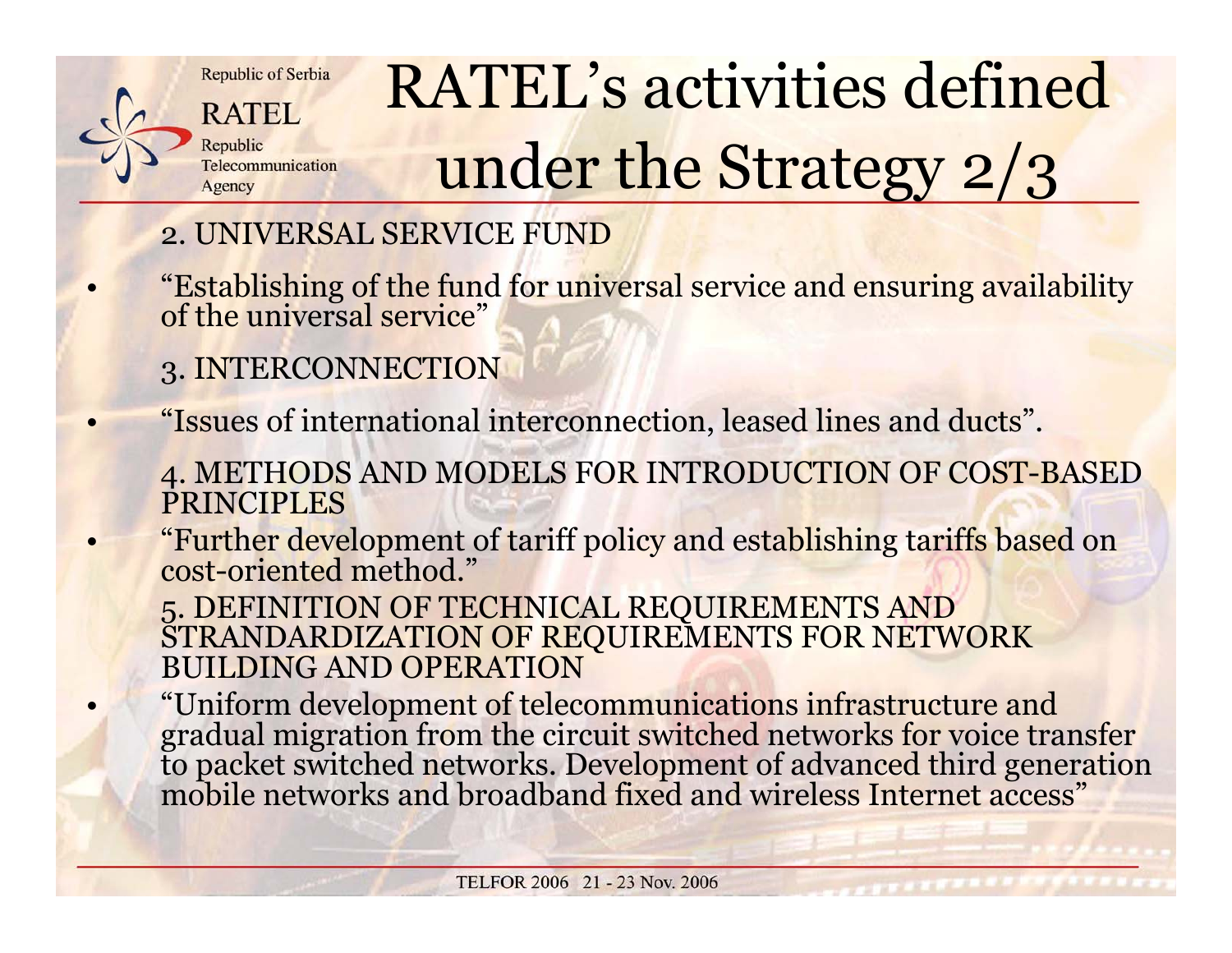**RATEL** Republic Telecommunication Agency

•

# RATEL's activities defined under the Strategy 3/3

#### 6. HARMONIZATION AND MODRNIZATION OF REGULATIONS

 "Harmonization of legal and regulatory framework with the EU regulatory framework. Implementation of fully transparent and non-discriminatory regulatory framework with clear provisions in regard to license issuance to operators, network interconnection and tariff policy."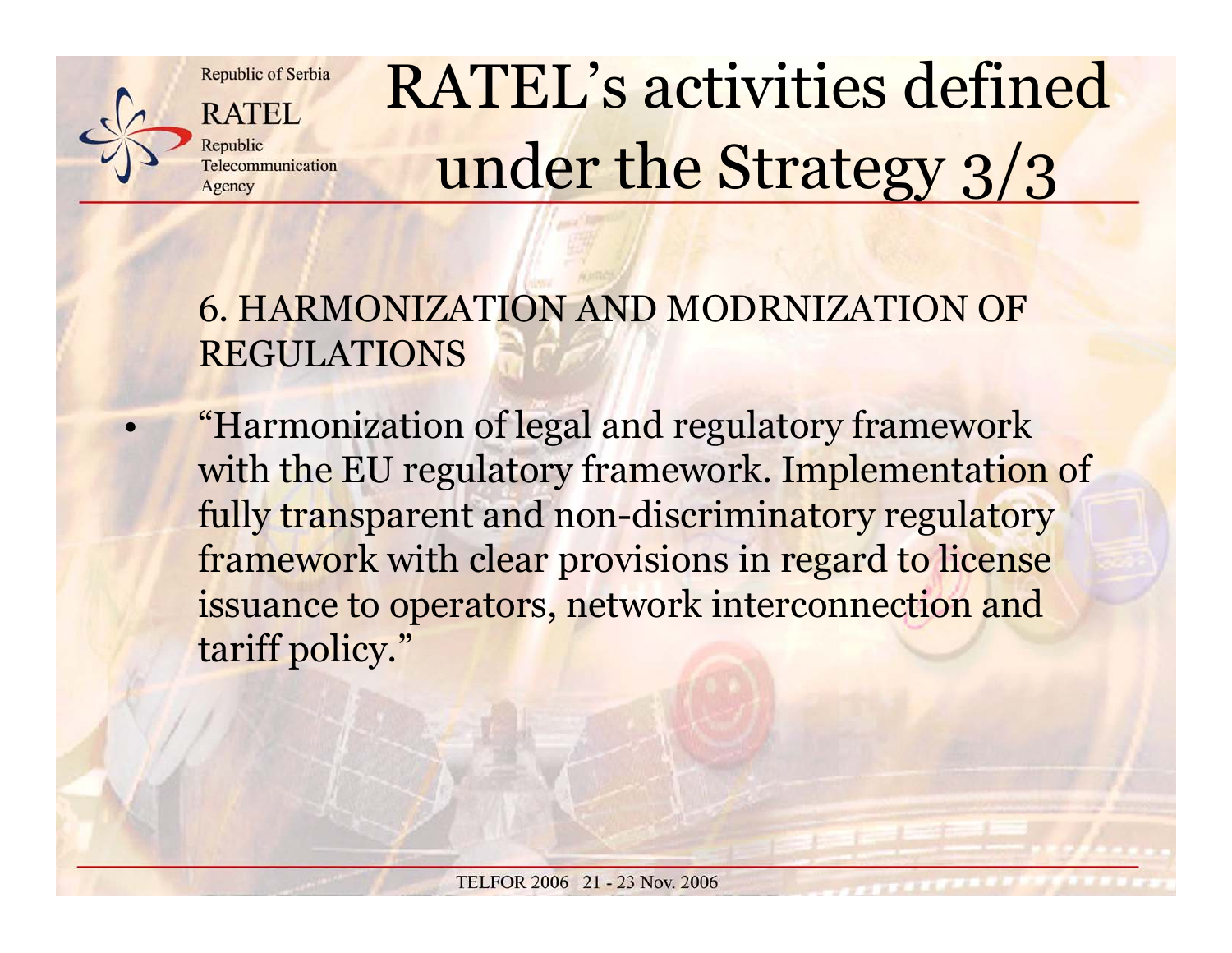Republic of Serbia **RATEL** 

Republic Telecommunication Agency

# RATEL'a future work and collaboration

- • RATEL will continue to perform the activities in a lawful, competent, objective and transparent manner.
- • In decision-making, RATEL will utilize the opinions and recommendations of the RATEL's Advisory Council, views expressed in public consultations and suggestions received in consultations with all participants in telecom sector: operators, providers, industry and end users.